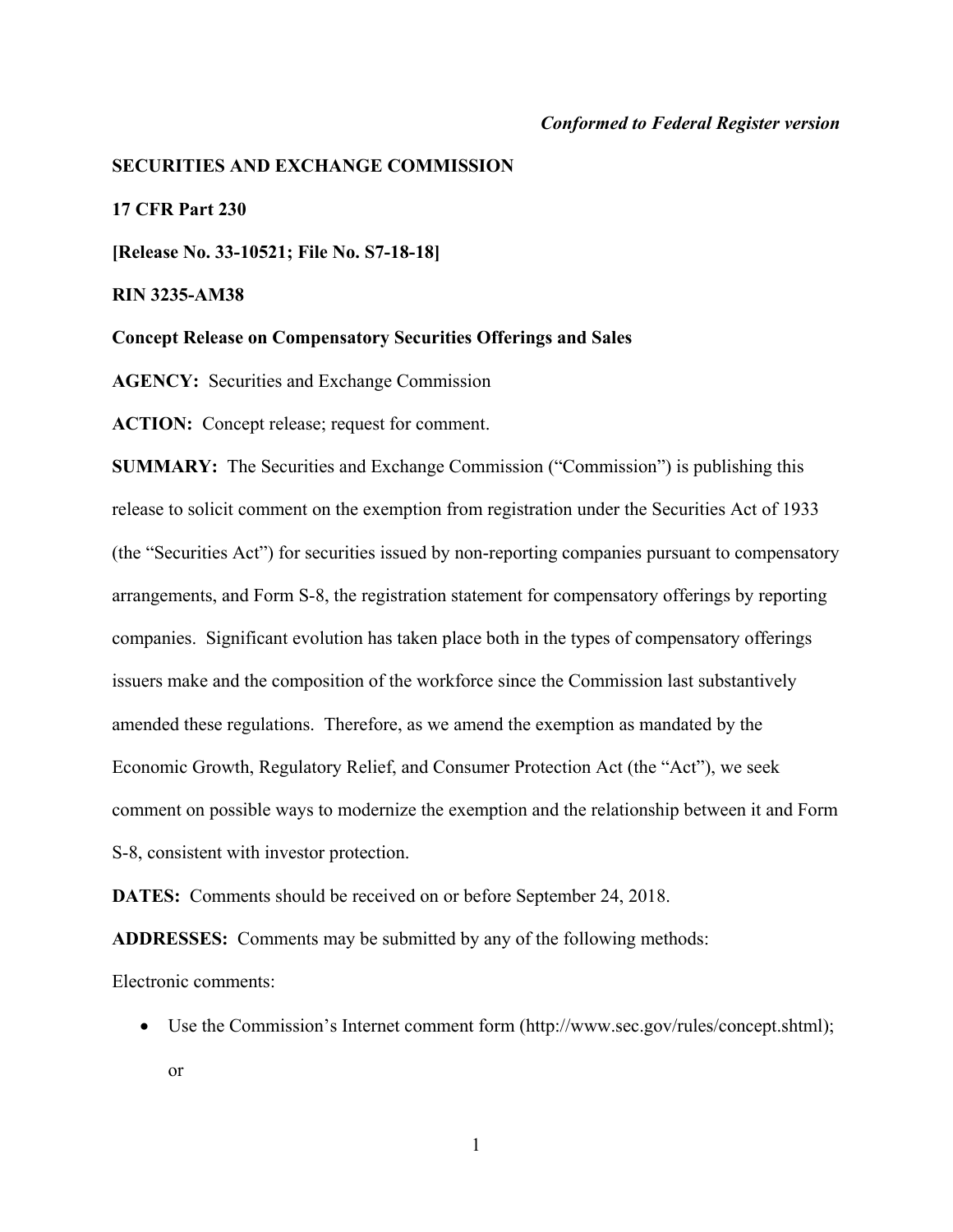• Send an e-mail to rule-comments@sec.gov. Please include File Number S7-18-18 on the subject line.

Paper comments:

• Send paper comments to Brent J. Fields, Secretary, Securities and Exchange Commission, 100 F Street, NE, Washington, DC 20549-1090.

All submissions should refer to File Number S7-18-18. This file number should be included on the subject line if e-mail is used. To help us process and review your comments more efficiently, please use only one method. The Commission will post all comments on the Commission's website (http://www.sec.gov/rules/concept.shtml). Comments are also available for website viewing and copying in the Commission's Public Reference Room, 100 F Street, NE, Washington, DC 20549, on official business days between the hours of 10:00 a.m. and 3:00 p.m. All comments received will be posted without change. Persons submitting comments are cautioned that we do not redact or edit personal identifying information from comment submissions. You should submit only information that you wish to make available publicly. **FOR FURTHER INFORMATION CONTACT:** Anne M. Krauskopf, Senior Special Counsel, and Adam F. Turk, Special Counsel, Office of Chief Counsel, Division of Corporation

Finance, at (202) 551-3500.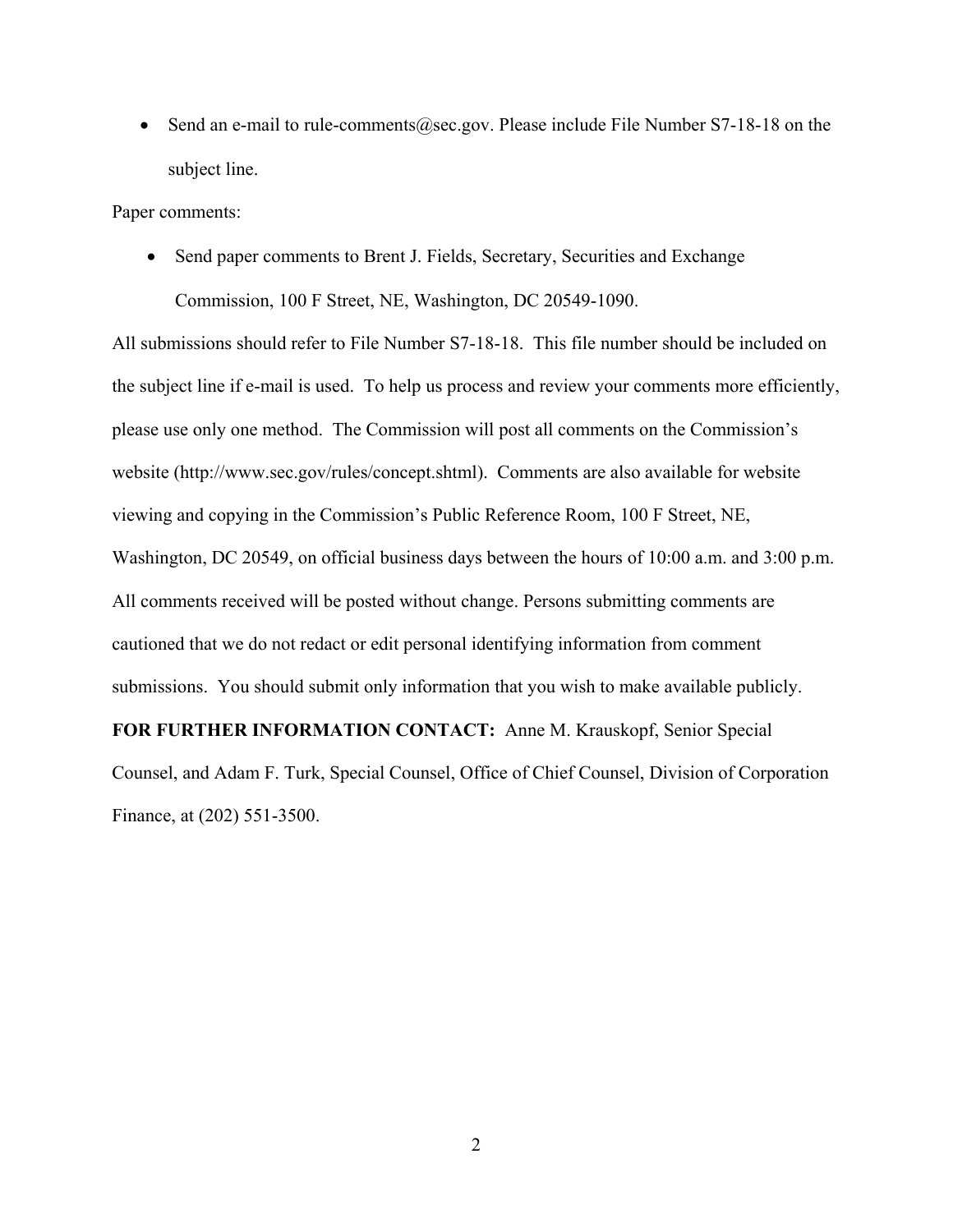# **SUPPLEMENTARY INFORMATION:**

# **TABLE OF CONTENTS**

- I. Overview
- II. Rule 701
	- A. Background
	- B. Rule 701(c) Eligible Plan Participants
	- C. Rule 701(e) Disclosure Requirements
		- 1. General
		- 2. Timing and Manner of Rule 701(e) Disclosure
		- 3. Options and Other Derivative Securities/RSUs
	- D. Rule 701(d) Exemptive Conditions
- III. Form S-8
	- A. Background
	- B. Form S-8 Eligible Plan Participants
	- C. Administrative Burdens
	- D. Form S-8 Generally
- IV. Conclusion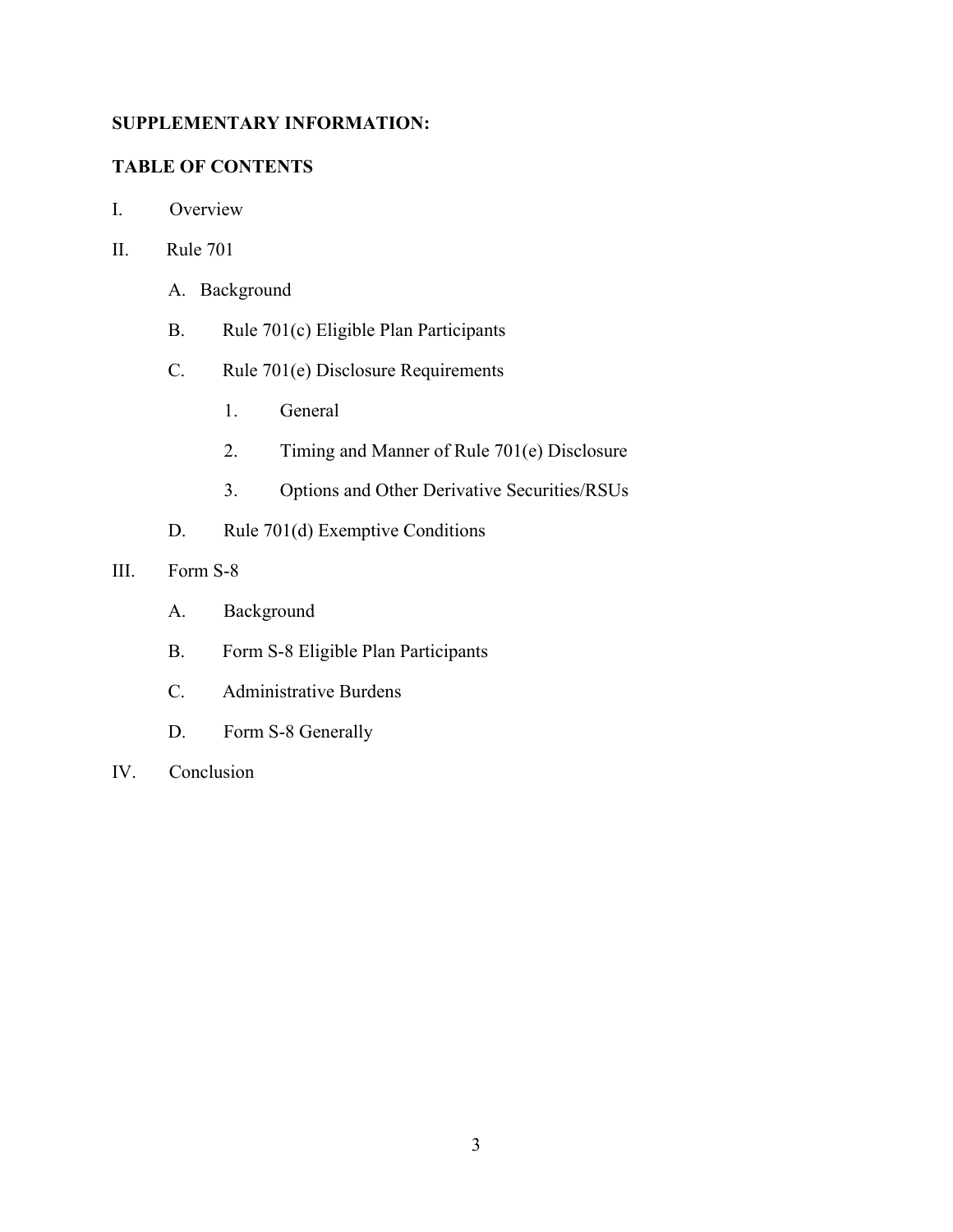## **I. Overview**

 $\overline{\phantom{a}}$ 

Under the Securities Act, every offer and sale of securities must be registered or subject to an exemption from registration. The Commission has long recognized that offers and sales of securities as compensation present different issues than offers and sales that raise capital for the issuer of the securities.<sup>[1](#page-3-0)</sup> Among other considerations, the Commission has recognized that the relationship between the issuer and recipient of securities is often different in a compensatory rather than capital raising transaction. The Commission has thus provided a limited exemption from registration – 17 CFR 230.701 (Rule 701) – for certain compensatory securities transactions as well as a specialized form – Form S-8 – for registering certain compensatory transactions. Both Rule 701 and Form S-8 require the issuer to make specific disclosures. However, depending on the circumstances, compensatory transactions also may be conducted under the Securities Act Section  $4(a)(2)$  $4(a)(2)$  $4(a)(2)$  exemption from registration or under a "no sale" theory,<sup>2</sup> which would not require specific disclosures.

<span id="page-3-0"></span><sup>1</sup> See, e.g., Release No. 33-3469-X (Apr. 10, 1953) [18 FR 2182 (Apr. 17, 1953)] and Registration of Securities Offered Pursuant to Employees Stock Purchase Plans, Release No. 33-3480 (Jun. 16, 1953) [18 FR 3688 (Jun. 27, 1953)], each observing that the investment decision to be made by the employee is of a different character than when securities are offered for the purpose of raising capital.

<span id="page-3-1"></span>See Changes to Exchange Act Registration Requirements to Implement Title V and Title VI of the JOBS Act, Release No. 33-10075 (May 3, 2016) [81 FR 28689 (May 10, 2016)] at n. 82, stating "The "no sale" theory relates to the issuance of compensatory grants made by employers to broad groups of employees pursuant to broad-based stock bonus plans without Securities Act registration under the theory that the awards are not an offer or sale of securities under Section 2(a)(3) of the Securities Act [15 U.S.C. 77b(a)(3)]." Where securities are awarded to employees at no direct cost through broad based bonus plans, the staff has taken the position generally that there has been no sale since employees do not individually bargain to contribute cash or other tangible or definable consideration to such plans. Where securities are awarded to or acquired by employees pursuant to individual employment arrangements, however the staff has expressed the view that such arrangements involve separately bargained consideration, and a sale of the securities has occurred. See Employee Benefit Plans: Interpretations of Statute, Release No. 33-6188 (Jan. 15, 1981) [29 FR 8960 (Feb. 11, 1980)] at Section II.A.5.d and n. 84.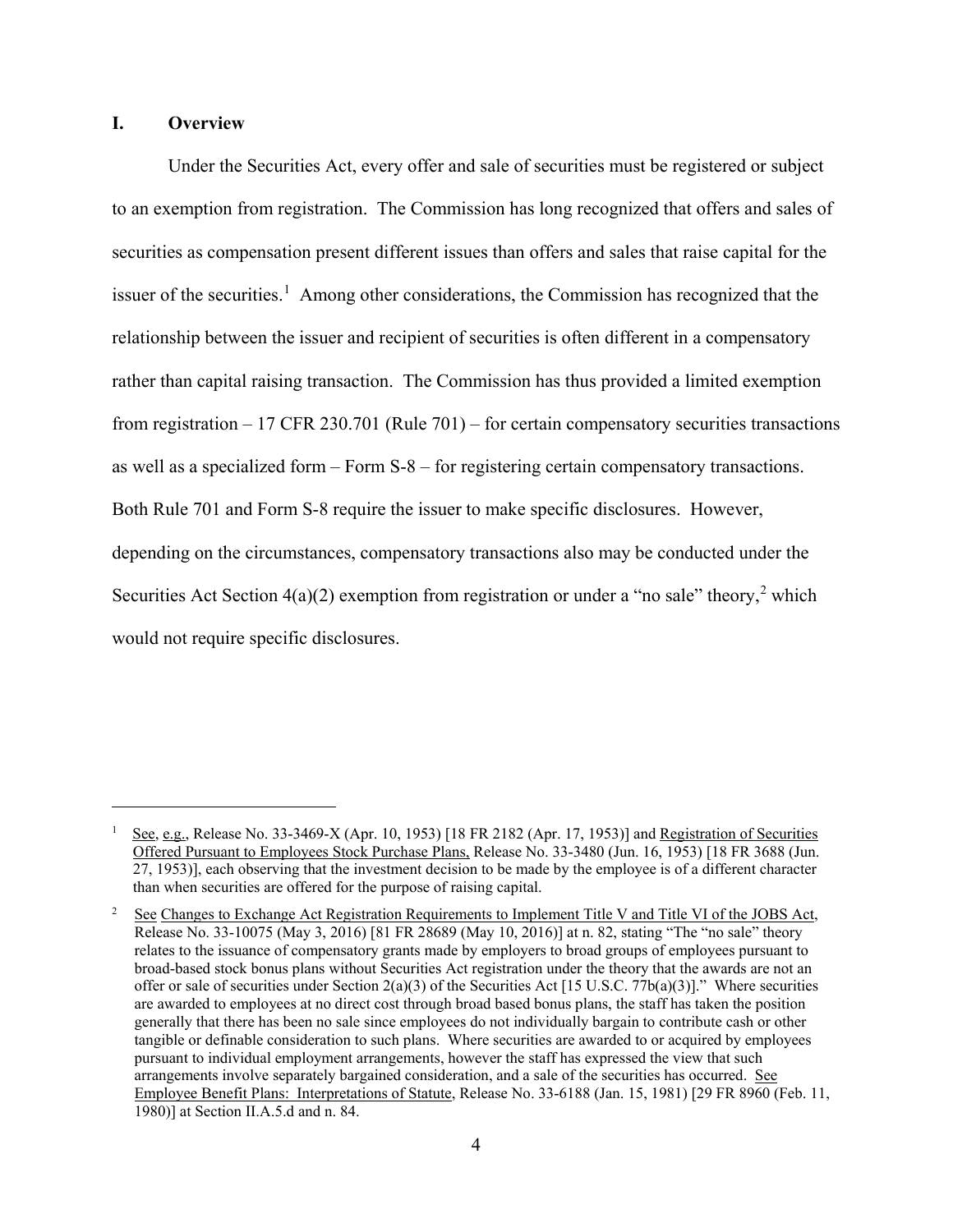Equity compensation can be an important component of the employment relationship. Using equity for compensation can align the incentives of employees with the success of the enterprise, facilitate recruitment and retention, and preserve cash for the company's operations.<sup>[3](#page-4-0)</sup>

Since Rule 701 and Form  $S-8<sup>4</sup>$  $S-8<sup>4</sup>$  $S-8<sup>4</sup>$  were last amended, forms of equity compensation have continued to evolve, and new types of contractual relationships between companies and the individuals who work for them have emerged. In light of these developments, as well as the Act's mandate to increase to \$10 million the Rule 701(e) threshold in excess of which the issuer is required to deliver additional disclosure to investors, which we are implementing in a separate release, [5](#page-4-2) we believe this is an appropriate time to revisit the Commission's regulatory regime for compensatory securities transactions. We therefore solicit comment on possible ways to update the requirements of Rule 701 and Form S-8, consistent with investor protection. We also solicit comment on what effects any revised rule or form may have on a company's decision to become a reporting company.

#### **II. Rule 701**

#### **A. Background**

In 1988, the Commission adopted Rule 701 under the Securities  $Act<sup>6</sup>$  $Act<sup>6</sup>$  $Act<sup>6</sup>$  to allow nonreporting companies to sell securities to their employees without the need to register the offer and sale of such securities.<sup>[7](#page-4-4)</sup> Only issuers that are not subject to the reporting requirements of

<span id="page-4-0"></span><sup>3</sup> See Executive Compensation and Related Person Disclosure, Release No. 33-8732A (Aug. 29, 2006) [71 FR53158 (Sept. 6, 2006)] at Section II.A.1.

<span id="page-4-1"></span><sup>4</sup> 17 CFR 239.16b.

<span id="page-4-2"></span> $5$  Section 507 of the Act directs the Commission, not later than 60 days after the date of enactment, to amend Rule 701(e) to increase this threshold. See Pub. L. 115-174, sec. 507, 132 Stat. 1296 (2018). In Release 33-10520, we adopt an amendment to Rule 701(e) to implement this change.

<span id="page-4-3"></span><sup>6</sup> 15 U.S.C. 77a et seq.

<span id="page-4-4"></span><sup>7</sup> See Compensatory Benefit Plans and Contracts, Release No. 33-6768 (Apr. 14, 1988) [53 FR 12918 (Apr. 20, 1988)] ("1988 Adopting Release").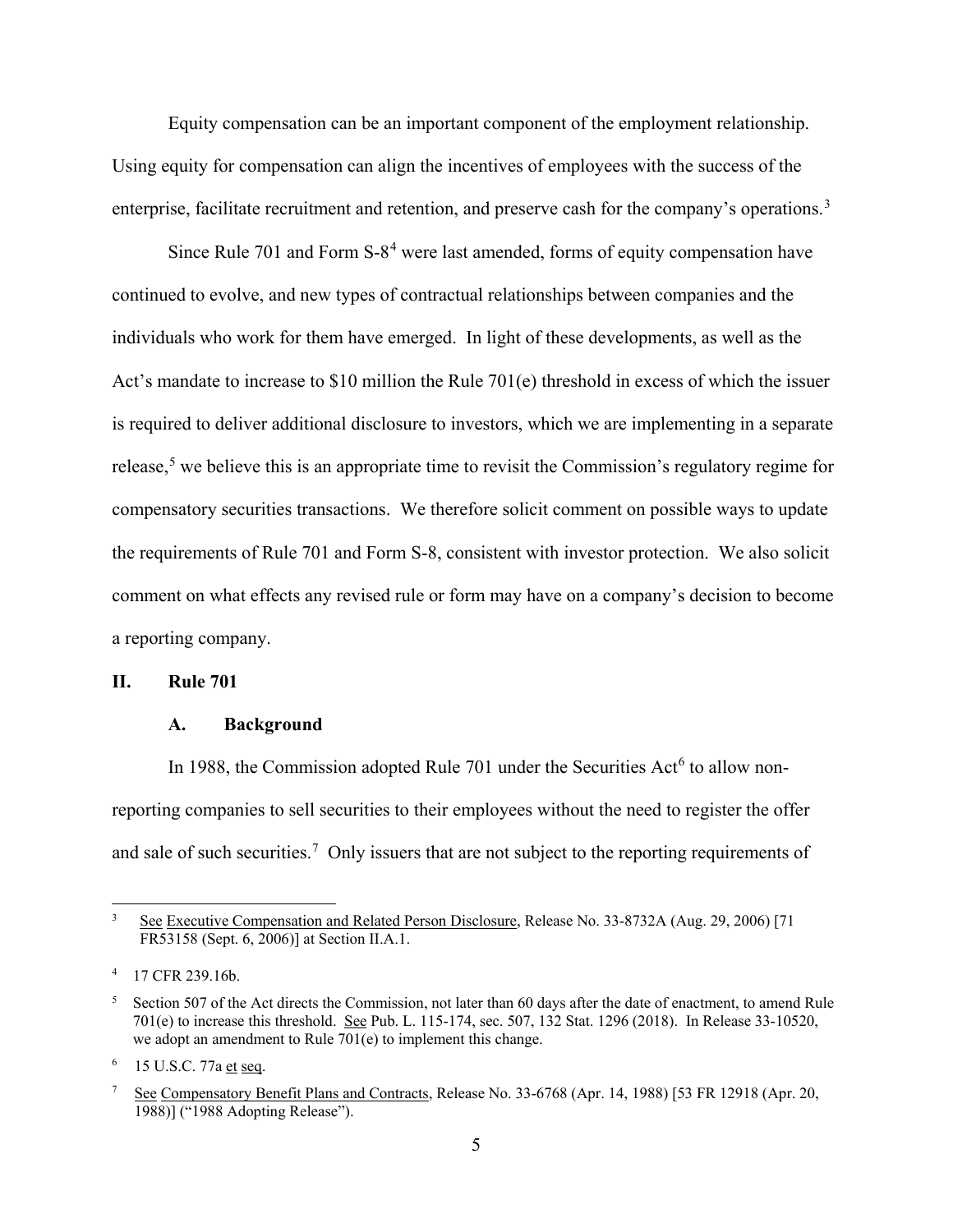Section  $13^8$  $13^8$  or  $15(d)^9$  $15(d)^9$  of the Securities Exchange Act of 1934 ("Exchange Act") and are not investment companies registered or required to be registered under the Investment Company Act of  $1940^{10}$  $1940^{10}$  $1940^{10}$  are eligible to use Rule 701. The rule provides an exemption from the registration requirements of Section 5 of the Securities  $Act<sup>11</sup>$  $Act<sup>11</sup>$  $Act<sup>11</sup>$  for offers and sales of securities under compensatory benefit plans<sup>[12](#page-5-4)</sup> or written agreements relating to compensation. In adopting the rule, the Commission determined that it would be an unreasonable burden to require these nonreporting companies, many of which are small businesses, to incur the expenses and disclosure obligations of public companies where their sales of securities were to employees.<sup>[13](#page-5-5)</sup> In addition to domestic non-reporting companies, Rule 701 is also available for foreign private issuers.<sup>[14](#page-5-6)</sup>

l

- <span id="page-5-2"></span><sup>10</sup> 15 U.S.C. 80a-1 et seq.
- <span id="page-5-3"></span> $11 - 15$  U.S.C. 77e.

- (i) More than 50 percent of the outstanding voting securities of which are directly or indirectly owned of record by residents of the United States; and
- (ii)Any of the following:
	- (A)The majority of the executive officers or directors are United States citizens or residents;
	- (B)More than 50 percent of the assets of the issuer are located in the United States; or
	- (C)The business of the issuer is administered principally in the United States.

<span id="page-5-0"></span><sup>8</sup> 15 U.S.C. 78m.

<span id="page-5-1"></span><sup>&</sup>lt;sup>9</sup> 15 U.S.C. 78o(d).

<span id="page-5-4"></span><sup>&</sup>lt;sup>12</sup> A "compensatory benefit plan" is defined in Rule 701(c)(2) [17 CFR 230.701(c)(2)] as "any purchase, savings, option, bonus, stock appreciation, profit sharing, thrift, incentive, deferred compensation, pension or similar plan."

<span id="page-5-5"></span><sup>&</sup>lt;sup>13</sup> As the Commission stated in re-proposing Rule 701, "The essential concern [...] remains the same – many privately-held companies have found the costs of complying with the registration requirements of the Securities Act and the subsequent reporting obligations under section 15(d) of the Exchange Act so burdensome that employee incentive arrangements are not being provided by them. As a consequence, employees must forego [sic] potentially valuable means of compensation. The Commission historically has recognized that when transactions of this nature are primarily compensatory and incentive oriented, some accommodation should be made under the Securities Act." See Employee Benefit and Compensation Contracts Release No. 33-6726 (Jul. 30, 1987) [52 FR 29033 (Aug. 5, 1987)] ("Rule 701 Proposing Release") at Section I.

<span id="page-5-6"></span><sup>&</sup>lt;sup>14</sup> A "foreign private issuer" is defined in 17 CFR 230.405 (Securities Act Rule 405) as a foreign issuer other than a foreign government, except an issuer meeting the following conditions as of the last business day of its most recently completed second fiscal quarter: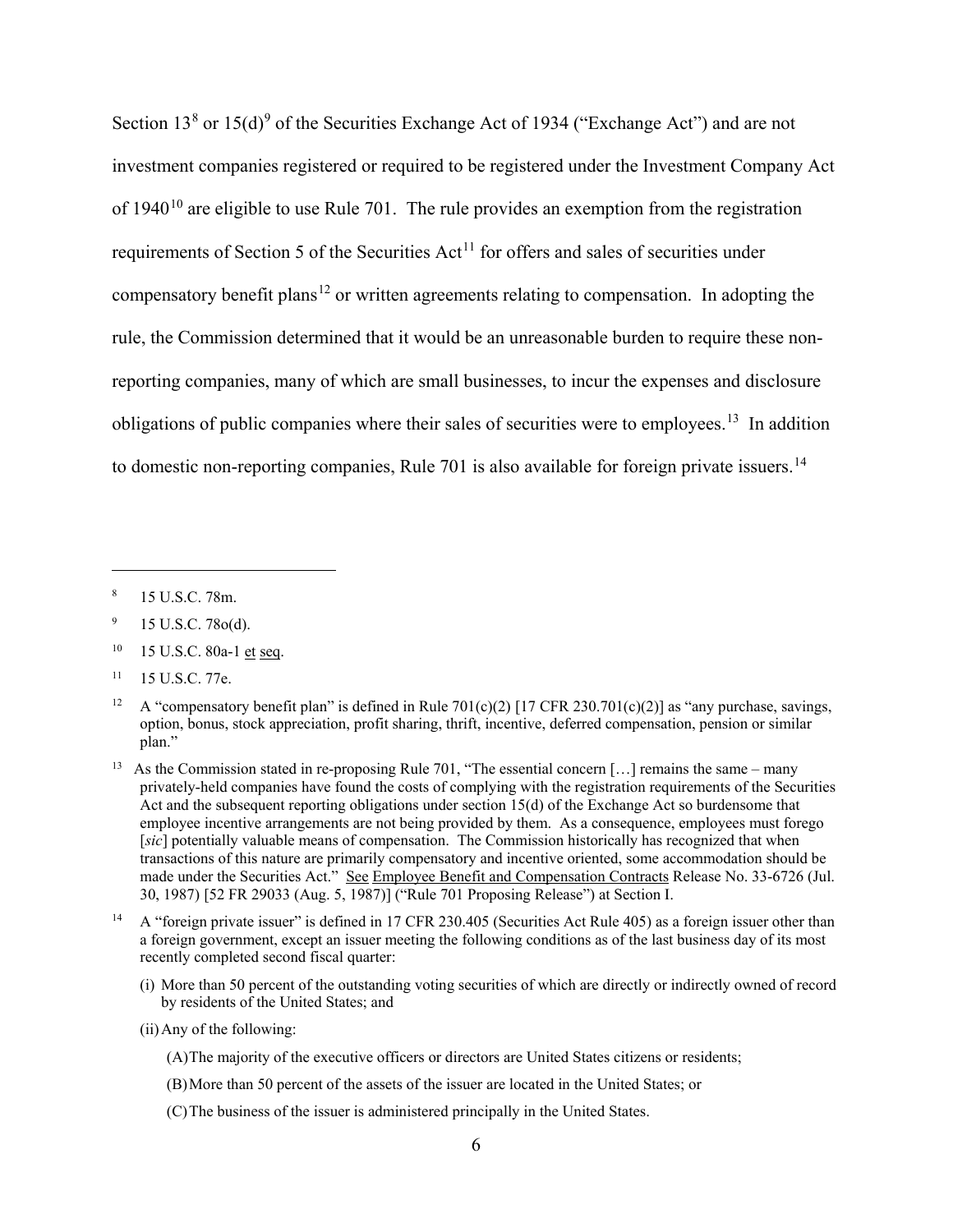The rule provides an exemption from registration only for securities issued in compensatory circumstances and is not available for plans or schemes inconsistent with this purpose, such as to raise capital.<sup>15</sup> The exemption is available only to the issuer of the securities, not to its affiliates, and does not cover resales of securities by any person.<sup>[16](#page-6-1)</sup> The rule exempts only the transactions in which the securities are offered or sold, and not the securities themselves.<sup>17</sup> In addition to complying with Rule 701, the issuer also must comply with any applicable state law relating to the offer and sale of securities.<sup>[18](#page-6-3)</sup>

Since [19](#page-6-4)99,<sup>19</sup> the rule has provided that the amount of securities that may be sold in reliance on the exemption during any consecutive 12-month period is limited to the greatest of: [20](#page-6-5)

- \$1 million;
- $\bullet$  15% of the total assets of the issuer,<sup>[21](#page-6-6)</sup> measured at the issuer's most recent balance sheet date; or
- 15% of the outstanding amount of the class of securities being offered and sold in reliance on the rule, measured at the issuer's most recent balance sheet date.

These measures apply on an aggregate basis, not plan-by-plan. For securities underlying options, the aggregate sales price is determined when the option grant is made, without regard to when it

l

<span id="page-6-5"></span><sup>20</sup> Rule 701(d) [17 CFR 230.701(d)].

<span id="page-6-0"></span><sup>&</sup>lt;sup>15</sup> Preliminary Note 5 to Rule 701 provides "This section also is not available to exempt any transaction that is in technical compliance with this section but is part of a plan or scheme to evade the registration provisions of the [Securities] Act. In any of these cases, registration under the [Securities] Act is required unless another exemption is available."

<span id="page-6-1"></span><sup>&</sup>lt;sup>16</sup> Preliminary Note 4 to Rule 701.

<span id="page-6-2"></span><sup>17</sup> Id.

<span id="page-6-3"></span><sup>&</sup>lt;sup>18</sup> Preliminary Note 2 to Rule 701.

<span id="page-6-4"></span><sup>&</sup>lt;sup>19</sup> See Rule 701 – Exempt Offerings Pursuant to Compensatory Arrangements, Release No. 33-7645 (Feb. 25, 1999) [64 FR 11095 (Mar. 8, 1999)] ("1999 Adopting Release").

<span id="page-6-6"></span><sup>&</sup>lt;sup>21</sup> The relevant limit applies to the total assets of the issuer's parent if the issuer is a wholly-owned subsidiary and the securities represent obligations that the parent fully and unconditionally guarantees.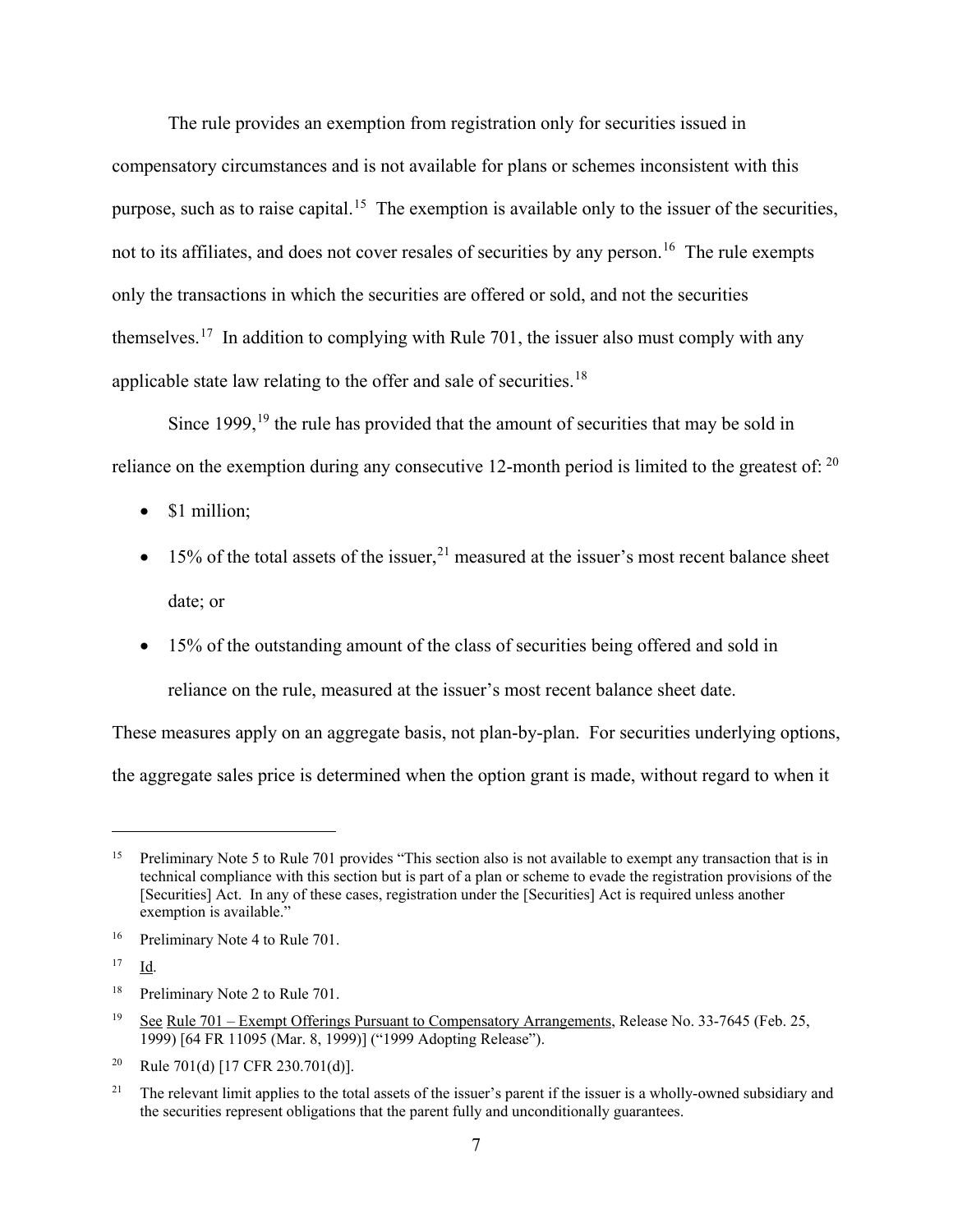becomes exercisable.<sup>[22](#page-7-0)</sup> For deferred compensation plans, the calculation is made at the time of the participant's irrevocable election to defer.<sup>[23](#page-7-1)</sup> There is no separate limitation on the amount of securities that may be offered.

In all cases, the issuer must deliver to investors a copy of the compensatory benefit plan or contract. Further, Rule 701 transactions are subject to the antifraud provisions of the federal securities laws<sup>24</sup>

In addition, if the aggregate sales price or amount of securities sold during the 12-month period exceeds \$5 million,<sup>[25](#page-7-3)</sup> the issuer must deliver to investors a reasonable period of time before the date of sale:[26](#page-7-4)

- A copy of the summary plan description required by ERISA,  $2^7$  or a summary of the plan's material terms, if it is not subject to ERISA;
- Information about the risks associated with investment in the securities sold under the plan or contract; and
- Financial statements required to be furnished by Part F/S of Form  $1-A^{28}$  $1-A^{28}$  $1-A^{28}$  under 17 CFR 230.251 through 230.263 (Regulation A). These financial statements must be as of a date no more than 180 days before the sale of securities relying on Rule 701.[29](#page-7-7)

<span id="page-7-0"></span><sup>&</sup>lt;sup>22</sup> See Rule 701(d)(3)(ii) [17 CFR 230.701(d)(3)(ii)].

<span id="page-7-1"></span> $^{23}$  Id.

<span id="page-7-2"></span><sup>&</sup>lt;sup>24</sup> Preliminary Note 1 to Rule 701 ("Issuers and persons acting on their behalf have an obligation to provide investors with disclosure adequate to satisfy the antifraud provisions of the federal securities laws.").

<span id="page-7-3"></span><sup>&</sup>lt;sup>25</sup> Rule 701(e) [17 CFR 230.701(e)].

<span id="page-7-4"></span><sup>&</sup>lt;sup>26</sup> Rule 701(e). This amount will change to \$10 million upon effectiveness of the final rule amendment that raises this threshold. See n. 5, above, See also n. 49 and Section II.C.1, below.

<span id="page-7-5"></span><sup>&</sup>lt;sup>27</sup> The Employee Retirement Income Security Act of 1974 (29 U.S.C. 1001 et seq.).

<span id="page-7-6"></span><sup>28</sup> Regulation A Offering Statement [17 CFR 239.90].

<span id="page-7-7"></span><sup>&</sup>lt;sup>29</sup> Rule 701(e)(4) [17 CFR 230.701(e)(4)].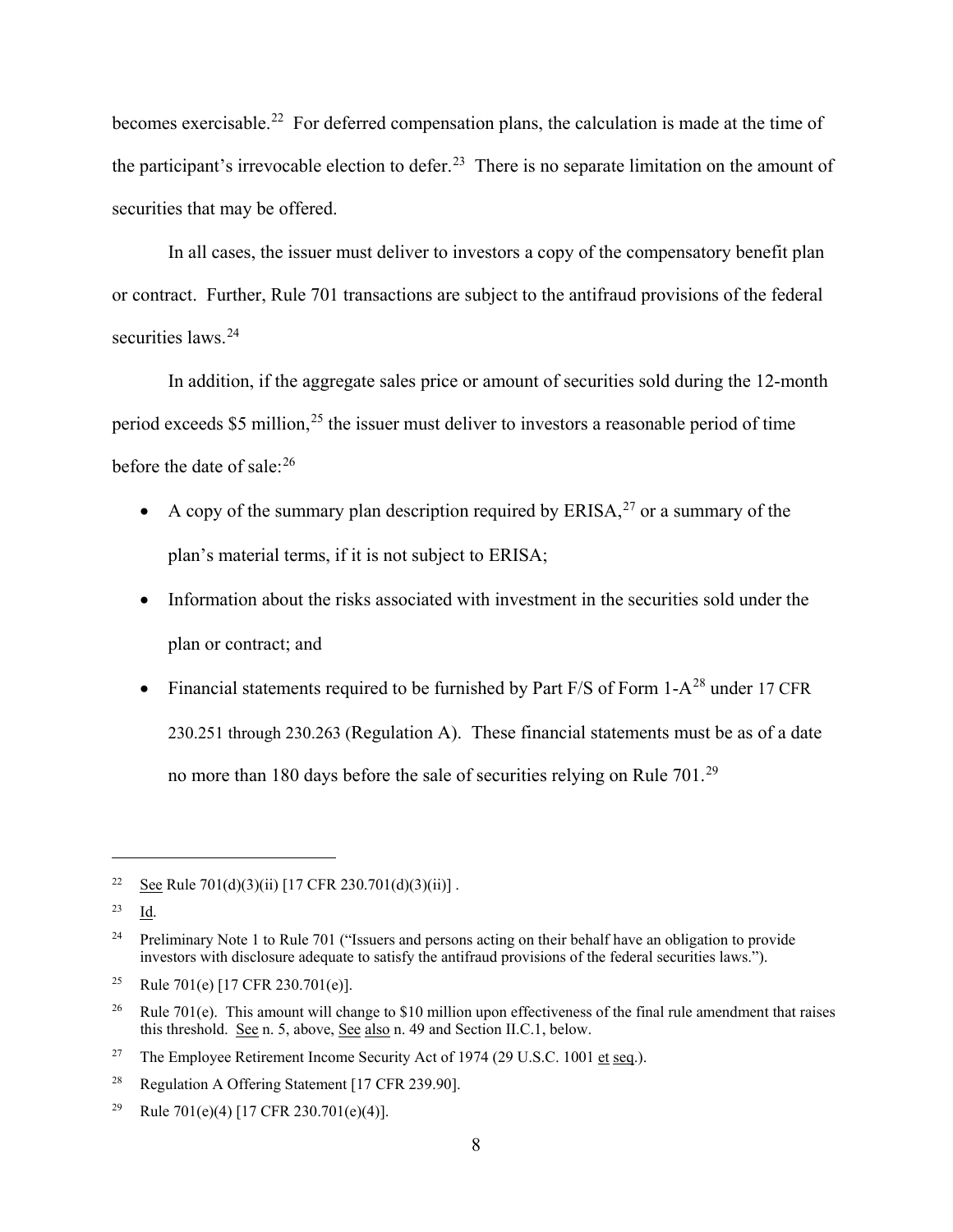This disclosure should be provided to all investors before sale. For options and other derivative securities, the issuer must deliver disclosure a reasonable period of time before the date of exercise or conversion.[30](#page-8-0) If disclosure has not been provided to all investors before sale, the issuer will lose the exemption for the entire offering when sales exceed the \$5 million threshold during the 12-month period.<sup>[31](#page-8-1)</sup>

The exemption covers securities offered or sold under a plan or agreement between a non-reporting company (or its parents, majority-owned subsidiaries or majority-owned subsidiaries of its parent) and the company's employees, officers, directors, partners, trustees, consultants and advisors.<sup>32</sup> Rule 701 is also available for sales, such as option exercises, to their family members<sup>[33](#page-8-3)</sup> who acquire such securities through gifts or domestic relations orders.

Consultants and advisors may participate in Rule 701 offerings only if:

- They are natural persons;
- They provide bona fide services to the issuer, its parents, its majority-owned subsidiaries or majority-owned subsidiaries of the issuer's parent; and

<span id="page-8-0"></span>Rule 701(e)(6) [17 CFR 230.701(e)(6)]. As described in Section II.C.3, below, for options and other derivative securities, whether the issuer is obligated to deliver Rule 701(e) disclosure is determined based on whether the option or other derivative security was granted during a 12-month period in which the disclosure threshold is exceeded. If the grant occurred during such a period, the issuer must deliver the Rule 701(e) disclosure a reasonable period of time before the date of exercise or conversion.

<span id="page-8-1"></span><sup>31</sup> See 1999 Adopting Release at Section II.B.

<span id="page-8-2"></span><sup>&</sup>lt;sup>32</sup> Rule 701(c) [17 CFR 230.701(c)]. The rule also exempts offers and sales to former employees, directors, general partners, trustees, officers, consultants and advisors only if such persons were employed by or providing services to the issuer at the time the securities were offered.

<span id="page-8-3"></span>Rule  $701(c)(3)$  [17 CFR 230.701(c)(3)] defines "family member" for this purpose.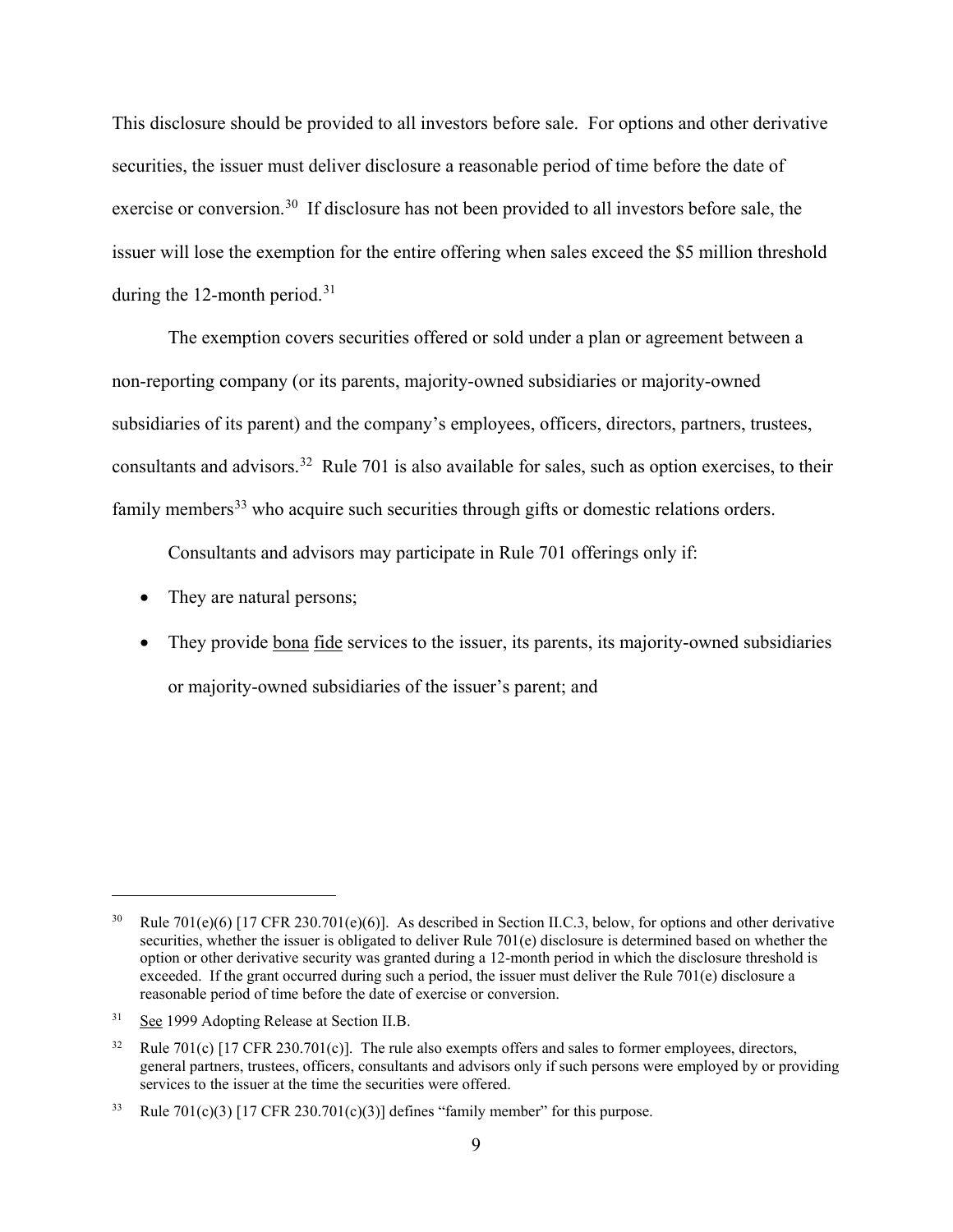• The services are not in connection with the offer or sale of securities in a capital-raising transaction, and do not directly or indirectly promote or maintain a market for the issuer's securities<sup>[34](#page-9-0)</sup>

In adopting these restrictions on the range of eligible consultants and advisors, the Commission also provided that a person in a de facto employment relationship with the issuer, such as a nonemployee providing services that traditionally are performed by an employee, with compensation paid for those services being the primary source of the person's earned income, would qualify as an eligible person under the exemption.<sup>35</sup> Such services, however, must not be in connection with the offer or sale of securities in a capital-raising transaction, and must not directly or indirectly promote or maintain a market for the issuer's securities.<sup>[36](#page-9-2)</sup>

Offers and sales under Rule 701 are deemed part of a single discrete offering and are not subject to integration with any other offers or sales, whether registered under the Securities Act or exempt from registration.<sup>37</sup> An issuer that attempts to comply with Rule 701, but fails to do so, may claim any other exemption that is available.<sup>[38](#page-9-4)</sup> Securities issued under Rule 701 are deemed to be "restricted securities,"[39](#page-9-5) as defined in 17 CFR 230.144 (Securities Act Rule 144).

l

<span id="page-9-0"></span><sup>&</sup>lt;sup>34</sup> Rule 701(c)(1) [17 CFR 230.701(c)(1)]. Where the consultant or advisor performs services for the issuer through a wholly-owned corporate alter ego, the issuer may contract with, and issue securities as compensation to, that corporate entity. Cf., Registration of Securities on Form S-8, Release No. 33-7646 (Feb. 25, 1999) [64 FR 11103 (Mar. 8, 1999)] at n. 20, ("1999 S-8 Adopting Release") addressing such a corporate alter ego in the Form S-8 context.

<span id="page-9-1"></span><sup>35</sup> 1999 Adopting Release at Section II.D.

<span id="page-9-2"></span><sup>&</sup>lt;sup>36</sup> 1999 Adopting Release at n. 39. See also 1988 Adopting Release ("Consequently, the rule has been modified to extend to consultants and advisers who provide *bona fide* services to a company, its parents or majority-owned subsidiaries.").

<span id="page-9-3"></span><sup>37</sup> Rule 701(f) [17 CFR 230.701(f)].

<span id="page-9-4"></span><sup>38</sup> Preliminary Note 3 to Rule 701.

<span id="page-9-5"></span><sup>&</sup>lt;sup>39</sup> Rule 701(g) [17 CFR 230.701(g)]. Ninety days after the issuer becomes subject to the reporting requirements of Section 13 or 15(d) of the Securities Exchange Act of 1934 [15 U.S.C. 78m or 78o(d)], securities issued under Rule 701 may be resold by non-affiliates in reliance on Rule 144 without compliance with Rules 144(c) and (d), and by affiliates without compliance with Rule 144(d).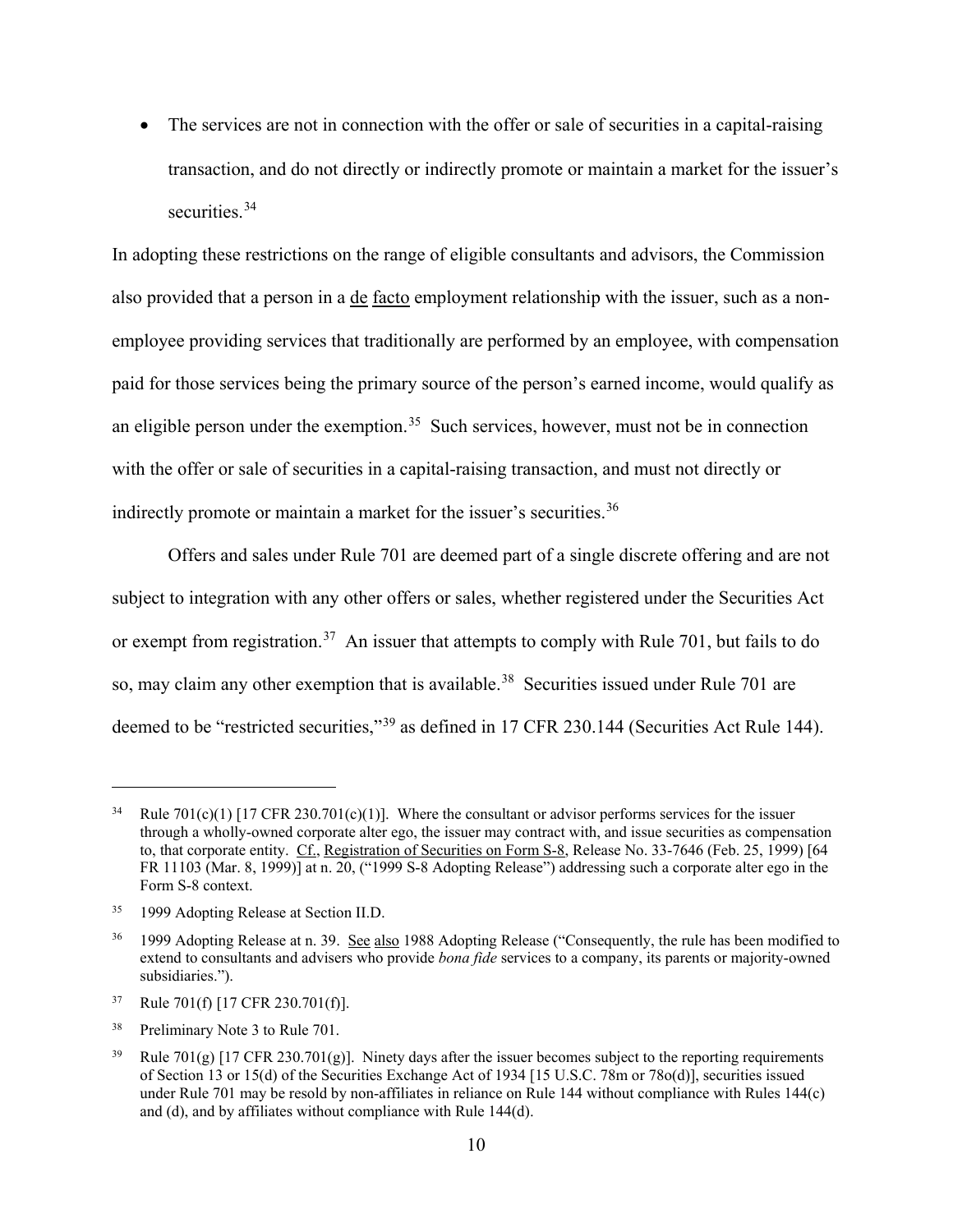Section 502 of the Jumpstart Our Business Startups Act<sup>[40](#page-10-0)</sup> ("JOBS Act") amended Exchange Act Section  $12(g)(5)^{41}$  $12(g)(5)^{41}$  $12(g)(5)^{41}$  to exclude from the definition of "held of record," for the purposes of determining whether an issuer is required to register a class of equity securities, securities that are held by persons who received them pursuant to an "employee compensation plan" in transactions exempted from the registration requirements of Section 5 of the Securities Act. This statutory exclusion applies solely for purposes of determining whether an issuer is required to register a class of equity securities under the Exchange Act and does not apply to a determination of whether such registration may be terminated or suspended. The Commission amended the definition of "held of record" in 17 CFR 240.12g5-1 (Exchange Act Rule 12g5-1) to exclude certain securities held by persons who received them pursuant to employee compensation plans in a transaction exempt from, or not subject to, the registration requirements of Section 5.[42](#page-10-2) This amendment also established a non-exclusive safe harbor for determining whether securities are "held of record" for purposes of registration under Exchange Act Section 12(g), providing that an issuer may deem a person to have received securities pursuant to an employee compensation plan if the plan and the person who received the securities pursuant to it met the plan and participant conditions of Rule 701(c). These provisions help enable private

<span id="page-10-0"></span>Sec. 502, 126 Stat. at 326. Section 501 of the JOBS Act [Sec. 601, 126 Stat. at 325] amended Section  $12(g)(1)$ of the Exchange Act to require an issuer to register a class of equity securities (other than exempted securities) within 120 days after its fiscal year-end if, on the last day of its fiscal year, the issuer has total assets of more than \$10 million and the class of equity securities is "held of record" by either (i) 2,000 persons, or (ii) 500 persons who are not accredited investors. Section 601 of the JOBS Act [Sec. 601, 126 Stat. at 326] further amended Exchange Act Section  $12(g)(1)$  to require an issuer that is a bank or bank holding company, as defined in Section 2 of the Bank Holding Company Act of 1956 [12 U.S.C. 1841], to register a class of equity securities (other than exempted securities) within 120 days after the last day of its first fiscal year ended after the effective date of the JOBS Act, on which the issuer has total assets of more than \$10 million and the class of equity securities is "held of record" by 2,000 or more persons.

<span id="page-10-1"></span> $^{41}$  15 U.S.C. 78 $\frac{1}{9}(5)$ .

<span id="page-10-2"></span><sup>&</sup>lt;sup>42</sup> See Changes to Exchange Act Registration Requirements to Implement Title V and Title VI of the JOBS Act, Release No. 33-10075; (May 3, 2016) [81 FR 28689 (May 10, 2016)].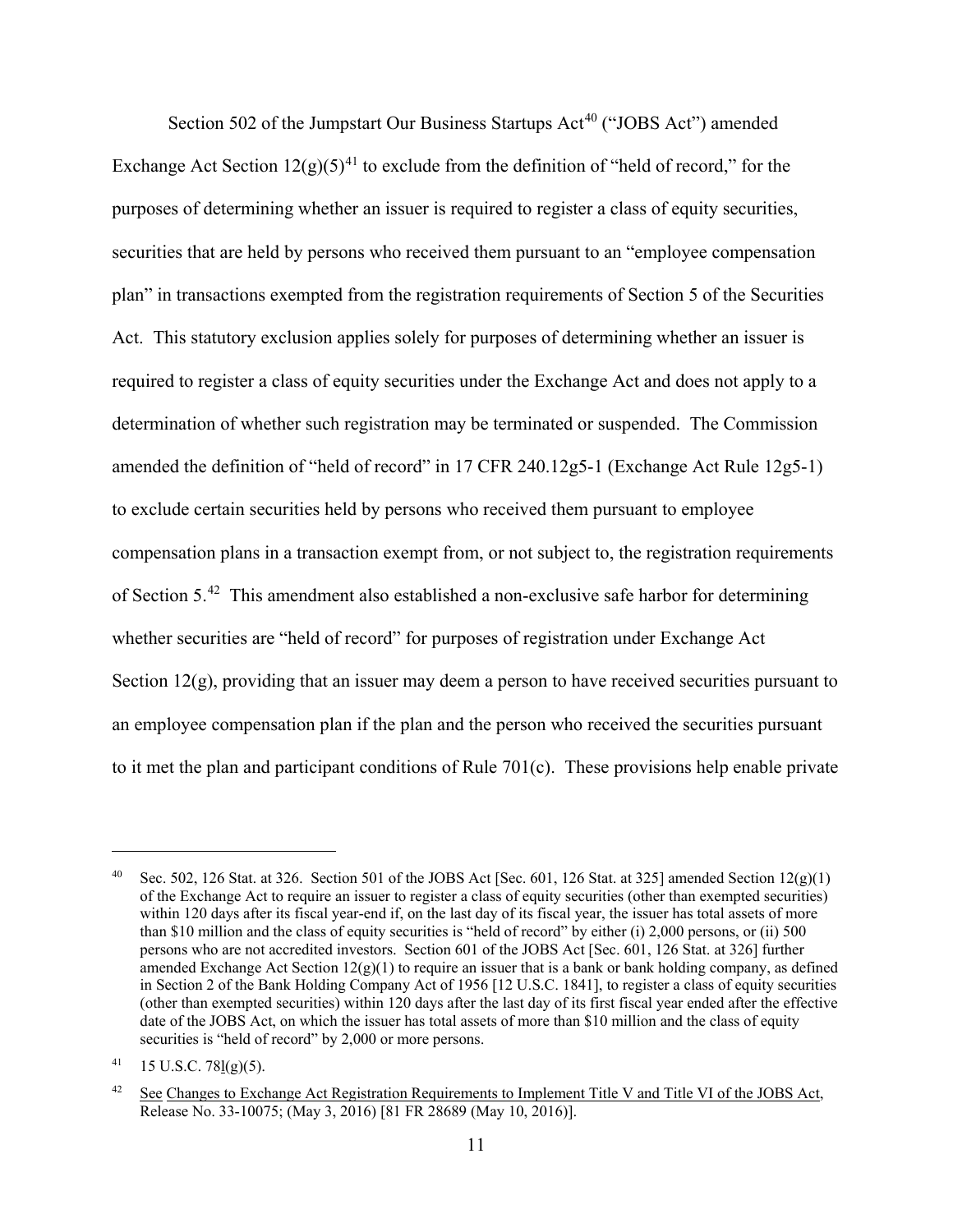companies to offer securities to their employees under Rule 701 without triggering the obligation to register the class of securities and file periodic reports with the Commission.

Questions have arisen about whether the current requirements of Rule 701 would benefit from updates in light of developments since the Commission last substantively revised the rule. Forms of equity compensation that were not typically used at that time, particularly restricted stock units ("RSUs"), have become common, and new types of contractual relationships between companies and individuals involving alternative work arrangements have emerged in the socalled "gig economy."[43](#page-11-0) In this release, we solicit comment on various aspects of Rule 701 to determine whether and if so, how, the rule should be amended to address these concerns and developments. Our evaluation of any potential changes will focus on retaining the compensatory purpose of Rule 701 and avoiding potential abuse of the rule for capital-raising purposes, consistent with the Commission's investor protection mandate. Comments are of greatest assistance if accompanied by supporting data and analysis of the issues addressed in those comments.

#### **B. Rule 701(c) Eligible Plan Participants**

 $\overline{\phantom{a}}$ 

Due in large part to the Internet, new types of contractual relationships are arising between companies and individuals in the labor markets and the workplace economy. These can involve short-term, part-time or freelance arrangements, where the individual – rather than the company – may set the work schedule. Typically, this involves the individual's use of the company's Internet "platform" for a fee to find business, whether that involves the individual providing services to end users, or using the platform to sell goods or lease property. Platforms

<span id="page-11-0"></span><sup>&</sup>lt;sup>43</sup> See The Rise and Nature of Alternative Work Arrangements in the United States, 1995-2015, Lawrence F. Katz and Alan B.Krueger, National Bureau of Economic Research, available at http://www.nber.org/papers/w22667 (defining alternative work arrangements as temporary help agency workers, on-call workers, contract workers, and independent contractors or freelancers).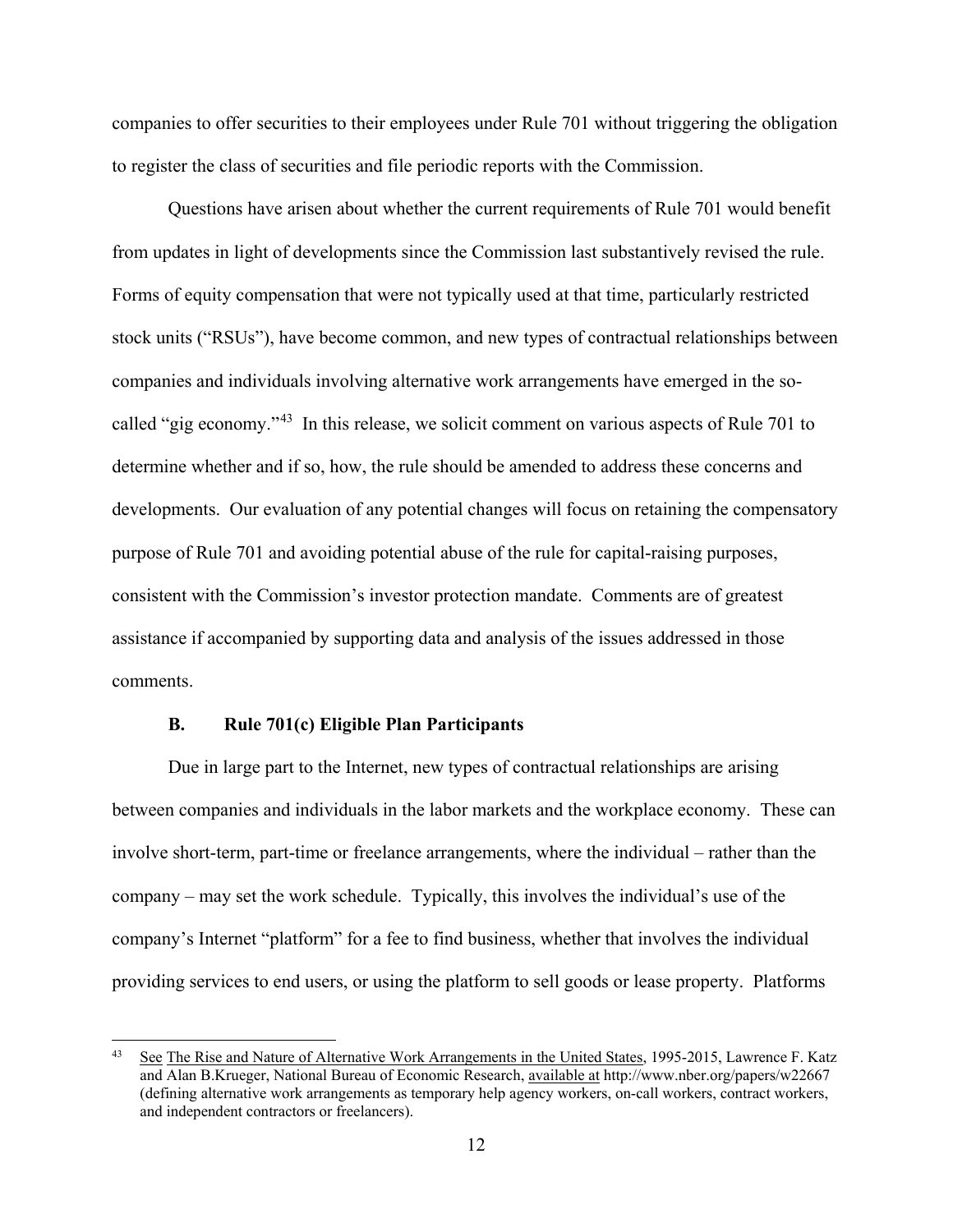are available that offer end users such services as ride-sharing, food delivery, household repairs, dog-sitting, and tech support. Other platforms offer hand-made craft objects, lodging, or car rentals. An individual who provides services or goods through these platforms may have similar relationships with multiple companies, through which the individual may engage in the same or different business activities.

Individuals participating in these arrangements do not enter into traditional employment relationships, and thus may not be "employees" eligible to receive securities in compensatory arrangements under Rule 701.<sup>[44](#page-12-0)</sup> Similarly, they also may not be consultants or advisors, or de facto employees under Rule 701. As with traditional employees, however, companies may have the same compensatory and incentive motivations to offer equity compensation to these individuals. Accordingly, we solicit comment regarding these "gig economy" relationships to better understand how they work and determine what attributes of these relationships potentially may provide a basis for extending eligibility for the Rule 701 exemption.

Our comment requests focus on what activities an individual should need to engage in to be eligible to participate in exempt compensatory offerings:

- 1. To what extent should definitions of "employee" under other regulatory regimes guide our thinking on eligible participants in compensatory securities offerings? Which regulatory regimes should we consider for this purpose? Should any new test apply equally to all companies, or would there be a reason to apply different tests based on the nature of the working relationship?
- 2. Would the application of Rule 701 to consultants and advisors in any circumstances cover the alternative work arrangements described above?

<span id="page-12-0"></span>They may also not be "employees" for purposes of labor, tax and other regulatory regimes.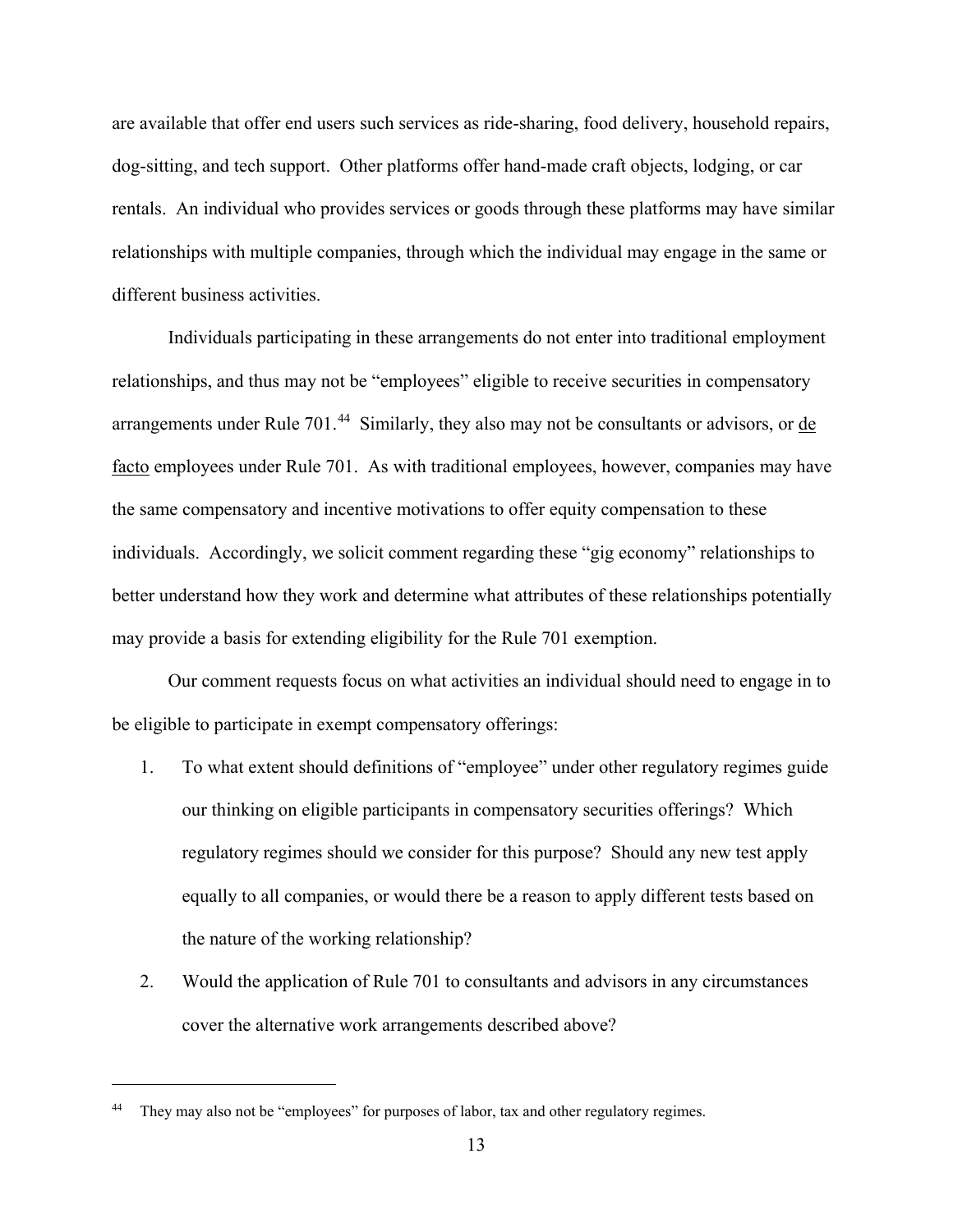- 3. What, if any, services should an individual participating in the "gig economy" need to provide to the issuer to be eligible under Rule 701? Do these individuals in fact provide services to the issuer, or instead to the issuer's customers or end users? Should this fact make any difference for purposes of Rule 701 eligibility?
- 4. Should we consider a test that identifies Rule 701 eligible participants as individuals who use the issuer's platform to secure work providing lawful services to end users?
	- a. Are any other factors necessary to establish any level of control by the issuer, such as requiring the work to be assigned by the issuer? Or is it necessary that the issuer control what the individual charges end users for services, such as by setting hourly rates or ride fares? Should a written contractual relationship between the issuer and individual be necessary? Why or why not?
	- b. Does it matter whether the individual goes through a vetting or screening process by the issuer to use the platform?
	- c. Does it matter whether the issuer controls when and how the individual receives monetary compensation for the services provided?
- 5. Would it be sufficient for an individual to use the issuer's platform to sell goods, to earn money from leasing real estate or personal property, or to conduct a business activity? Would the individual be considered to be providing a service to either or both the company and its end-users or customers? Does it matter whether that business activity provides a service typically provided by an employee or is of a more entrepreneurial nature? How do the answers to these questions affect whether there is a sufficient nexus between the individual and the issuer to justify application of the exemption for compensatory transactions?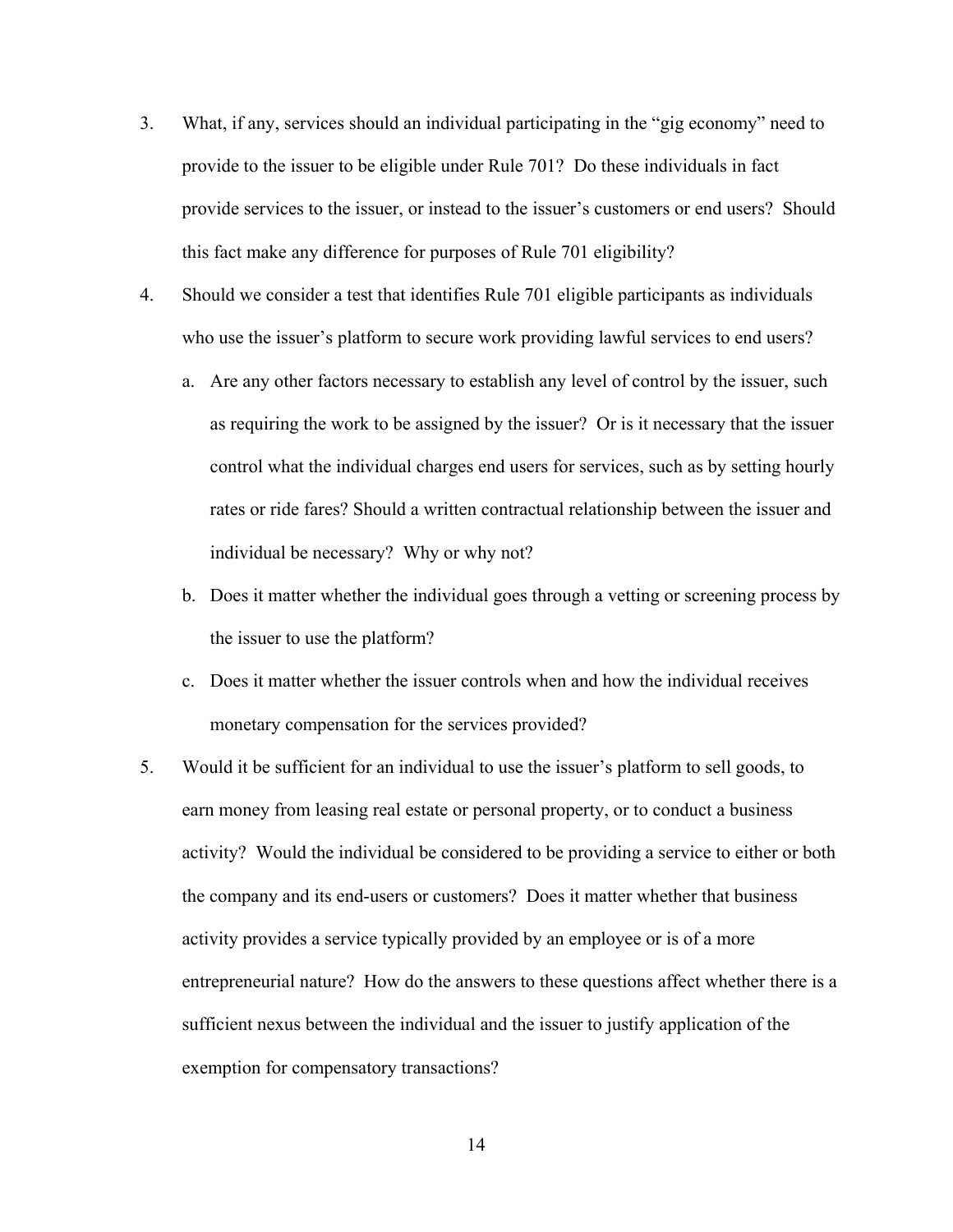6. Should it make a difference whether the end user pays the issuer for the goods or leased property, and the issuer then provides a monetary payment to the individual, or the end user pays the individual directly, who then pays a fee to the issuer?

Our comment requests also focus on whether a potential eligibility test should consider the individual's level of dependence on the issuer, or, conversely, the issuer's degree of dependence on the individuals:

- 7. For example, should it matter what percentage of the individual's earned income is derived from using the issuer's platform? If so, should this be based on earned income during the last year, a series of consecutive years, or current expectations? Should there be a minimum percentage? How should this be verified? How should such a test be applied where the individual provides services to multiple companies? How would the issuer be able to determine how much of an individual's income is derived from using the issuer's platform?
- 8. Alternatively, where the individual provides services, should eligibility be based on information objectively verifiable by the issuer, such as amount of income earned, or percentage of time or number of hours worked?
- 9. Where use of the platform relates to leasing a property, should the test focus on how frequently the property is available, how often it actually is leased, the revenues generated by the property, or other factors?
- 10. Should the test focus on the extent to which the individual uses the issuer's platform to obtain business on a regular basis? Should it consider the duration of time over which the individual has so used the issuer's platform?

15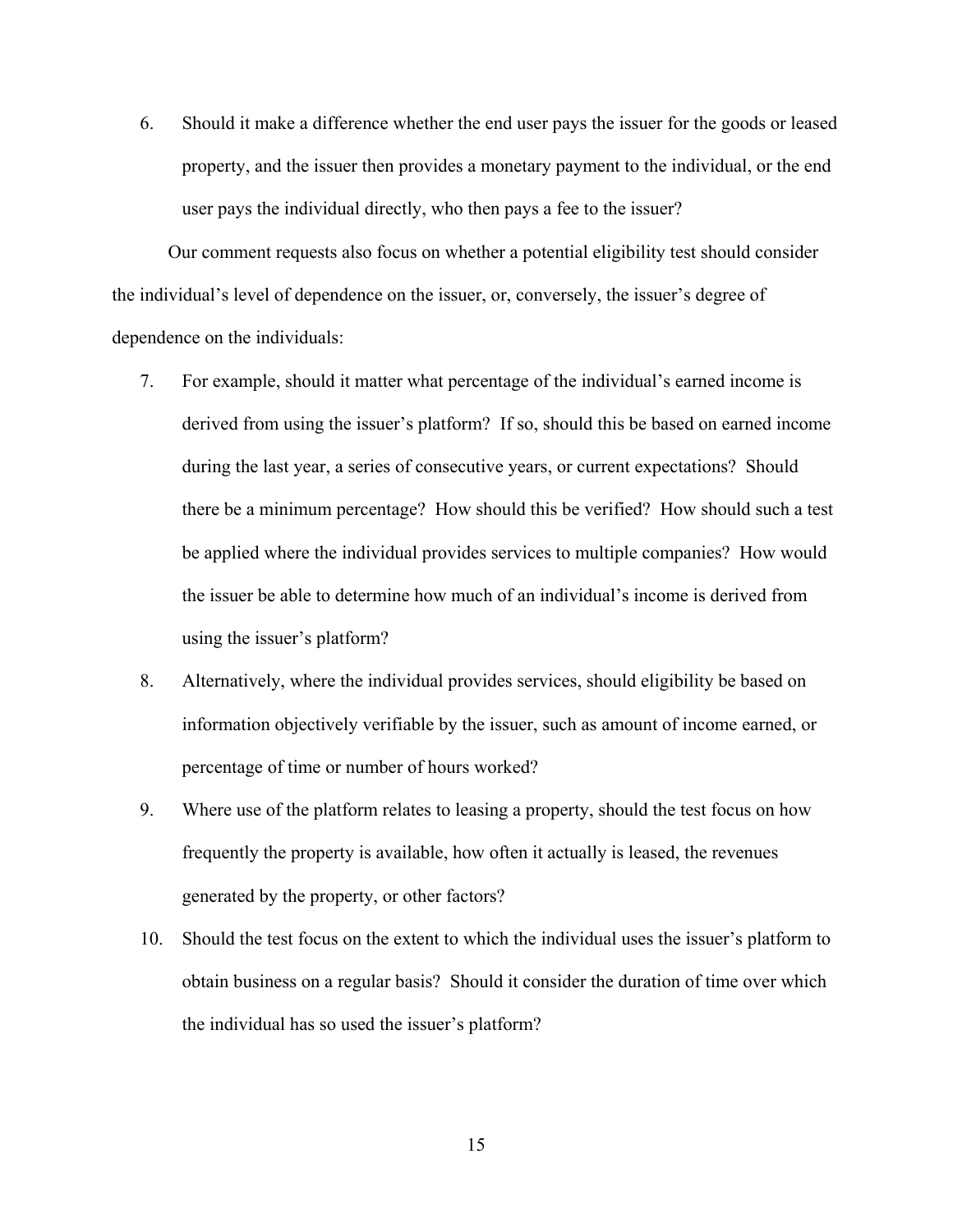- 11. Should the test instead focus on the extent to which the issuer's business is dependent on individuals' use of the issuer's platform? If so, why, and how should that dependence be measured?
- 12. What test or tests would leave an issuer best positioned to determine whether it could rely on Rule 701?

We are mindful that extending eligibility to individuals participating in the "gig economy" could increase the volume of Rule 701 issuances. In this regard:

- 13. Would revising the rule have an effect on a company's decision to become a reporting company? Would such revisions encourage companies to stay private longer?
- 14. Would investors be harmed if the exemption is expanded to individuals participating in the "gig economy," potentially resulting in higher levels of equity ownership in the hands of persons who would not be shareholders of record for purposes of triggering Exchange Act registration and reporting?
- 15. Should the amount of securities issuable pursuant to Rule 701 to individuals participating in the "gig economy" in a 12-month period be subject to a separate ceiling rather than the current Rule 701(d) ceilings? If so, how should that ceiling be designed and measured?
- 16. Should additional disclosures be provided? If so, what and when?

Employers have many reasons for compensating employees with securities. These can include aligning the company's interests with those of employees', retaining staff, and offering higher compensation than the company may be able to pay in cash or other benefits.

17. Do companies utilizing "gig economy" workers issue securities as compensation to those individuals? If so, how prevalent is this practice?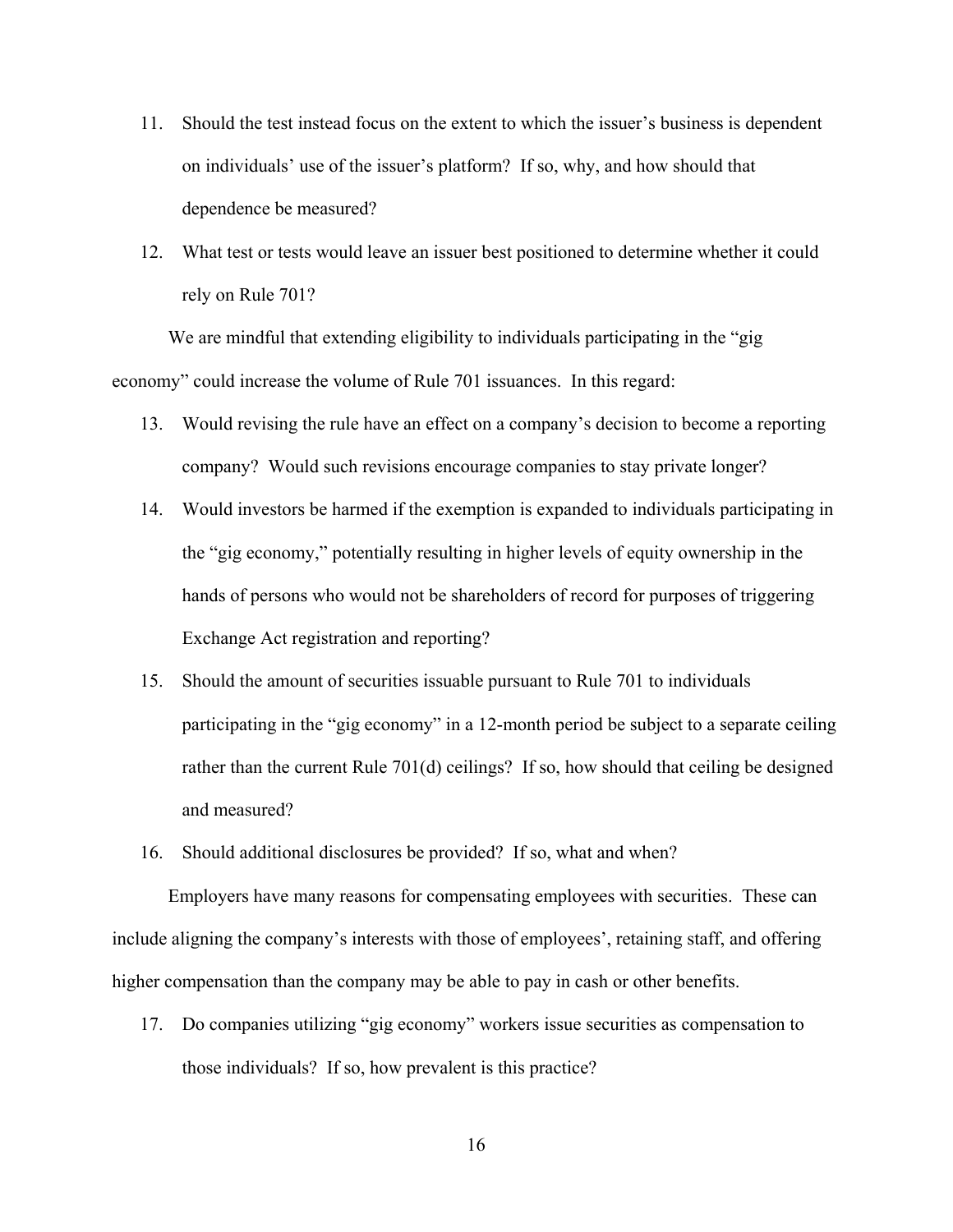- 18. How might companies benefit from the ability to offer securities to a broader range of individuals by expanding Rule 701 eligibility to individuals participating in the "gig economy"?
- 19. What effect would the use of Rule 701 for "gig economy" companies have on competition among those companies and newer companies and more established companies vying for the same talent?

The "gig economy" has enabled even very small companies to conduct cross-border operations.

- 20. Do existing regulations affect the ability of employers to use Rule 701 to compensate overseas employees through securities?
- 21. To the extent that U.S. companies would seek to use Rule 701 to compensate non-U.S. based workers in a "gig economy" model, would there be any competitive effects?

## **C. Rule 701(e) Disclosure Requirements**

## **1. General**

When Rule 701 was originally adopted in  $1988<sup>45</sup>$  $1988<sup>45</sup>$  $1988<sup>45</sup>$ , the Commission relied on Section 3(b) of the Securities Act<sup>[46](#page-16-1)</sup> to exempt offers and sales of up to \$5 million per year. In 1999, the Commission amended Rule 701 to reflect that the National Securities Markets Improvement Act of 1996 ("NSMIA")<sup>[47](#page-16-2)</sup> had given the Commission authority to provide exemptive relief in excess of \$5 million for transactions such as these.<sup>[48](#page-16-3)</sup>

<span id="page-16-0"></span><sup>45</sup> See 1988 Adopting Release.

<span id="page-16-1"></span> $46$  15 U.S.C. 77c(b).

<span id="page-16-2"></span><sup>47</sup> Pub. L. 104-290, 110 Stat. 3416 (1996).

<span id="page-16-3"></span><sup>48</sup> 1999 Adopting Release at Section II.A.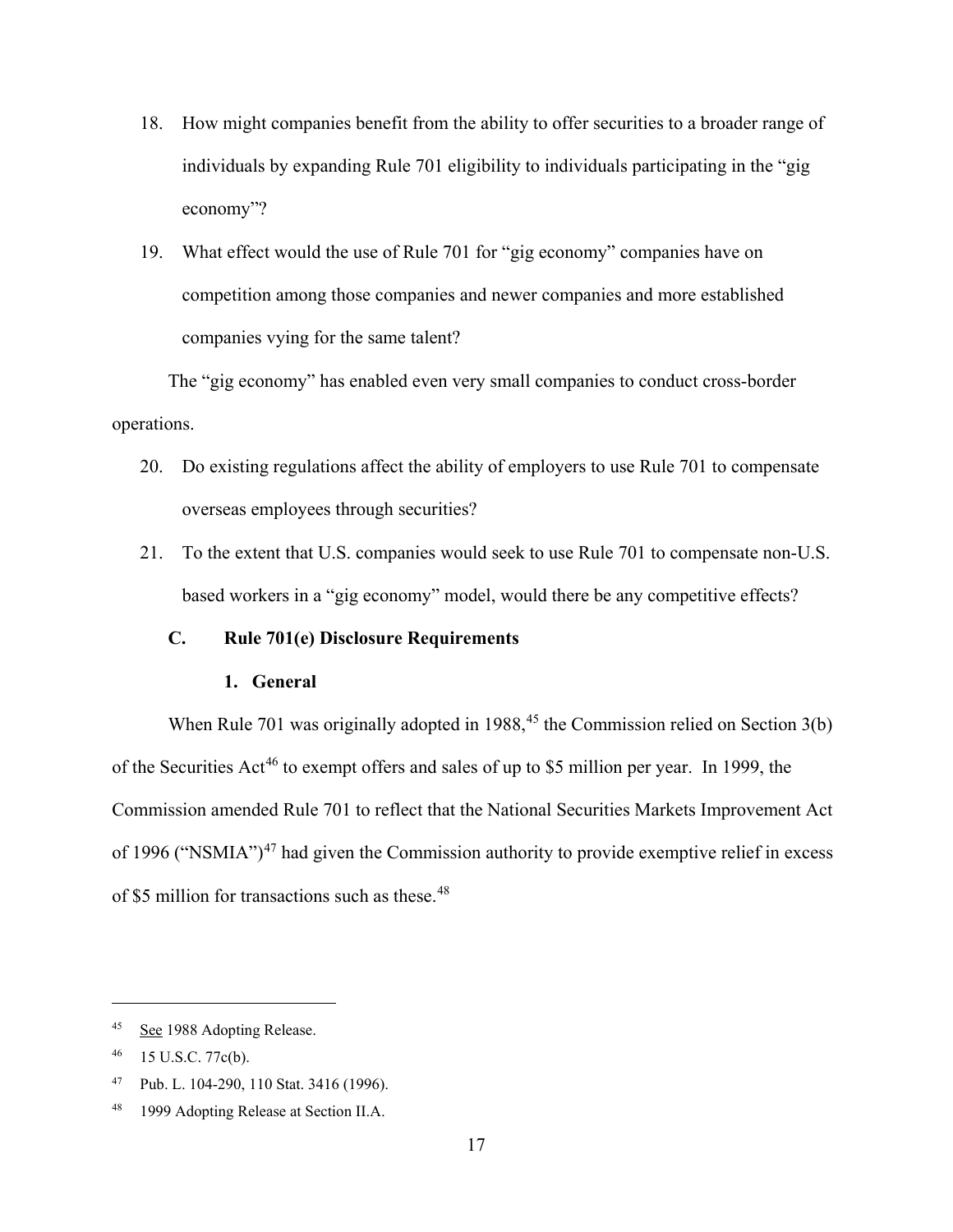The 1999 adoption of the \$5 million disclosure threshold reflected concern that eliminating the overall \$5 million ceiling on the annual amount of securities sold during a 12 month period "could result in some very large offerings of securities without the protections of registration, even though made pursuant to compensatory arrangements."[49](#page-17-0) Because the Commission had not witnessed abuse of Rule 701 in offerings below the prior \$5 million ceiling, it did not believe imposing the burdens of preparing and disseminating additional disclosure for these smaller offerings would justify potential benefits to employee-investors. In contrast, large non-reporting companies could issue substantial amounts of securities exceeding \$5 million. Based on comments received, the Commission believed that many of these companies already prepared the same types of disclosure in their normal course of business, such as for using other exemptions, so that the disclosure requirement generally would be less burdensome for them. If these companies did not want to provide the new disclosures, the Commission noted that they could keep the amount sold below \$5 million in the 12-month period.<sup>[50](#page-17-1)</sup>

Inflation since 1999<sup>[51](#page-17-2)</sup> has made it more likely for non-reporting issuers, regardless of size, to cross this threshold in a 12-month period. In circumstances where the required disclosure is inadvertently not provided to all investors before the \$5 million threshold is crossed, issuers may not rely on the exemption. Accordingly, the current structure of the rule results in issuers needing to anticipate, up to 12 months before exceeding the \$5 million

l

<span id="page-17-0"></span><sup>&</sup>lt;sup>49</sup> 1999 Adopting Release at Section II.B. In adopting this requirement, the Commission stated it would have investor protection concerns in the context of offerings of securities with an aggregate sales price or amount of securities sold during the 12-month period exceeding \$5 million without imposing specific disclosure requirements. The Commission noted that, "[m]oreover, we believe that many of these companies already have prepared the type of disclosure required in their normal course of business, either for using other exemptions, such as Regulation D or for other purposes."

<span id="page-17-1"></span><sup>50</sup> Id.

<span id="page-17-2"></span><sup>51</sup> Based on data provided by the U.S. Department of Labor, Bureau of Labor Statistics, \$5 million in 1999 dollars would be approximately \$7.5 million in 2018.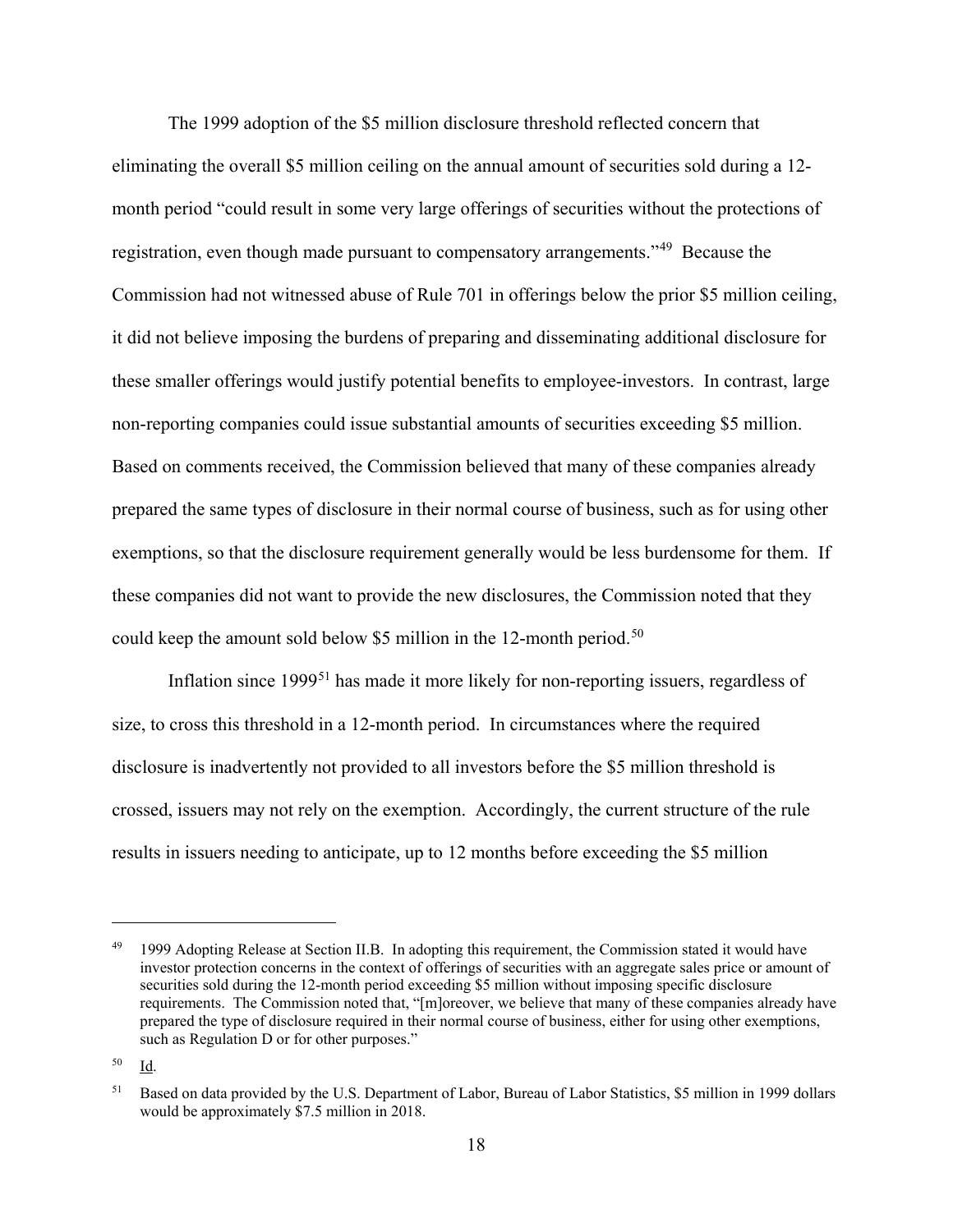threshold, the possibility that they may do so, and to supply plan participants with the additional disclosures for that period.

As noted above, in a separate release, the Commission is amending Rule 701(e) to implement the Act's mandate to increase from \$5 million to \$10 million the aggregate sales price or amount of securities sold during any consecutive 12-month period in excess of which the issuer is required to deliver additional disclosures to investors.<sup>[52](#page-18-0)</sup> Because the amendment does not otherwise revise Rule 701(e), the rule will continue to operate in the same manner as it has under the previous \$5 million threshold.

While the adopted amendment may provide non-reporting issuers flexibility in further utilizing the exemption, it does not address some of the concerns we have heard regarding Rule 701(e). In particular, although the threshold is higher, the need to anticipate the consequences of crossing it remains.<sup>[53](#page-18-1)</sup> Concern also has been expressed that some non-reporting companies are not necessarily familiar with Regulation A financial disclosure and that compliance can be burdensome, especially for companies first utilizing Rule 701.<sup>[54](#page-18-2)</sup>

In light of these concerns, we request comment:

22. Should Rule 701(e) continue to require more disclosure for a period that precedes the threshold amount being exceeded? If so, should the consequence for failure to deliver continue to be loss of the exemption for the entire offering?

<span id="page-18-0"></span><sup>52</sup> See n. 5, above.

<span id="page-18-1"></span><sup>53</sup> U.S. Securities and Exchange Commission Advisory Committee on Small and Emerging Companies, Recommendation Regarding Securities Act Rule 701 (Sept. 21, 2017) ("Advisory Committee Recommendation"), available at: https://www.sec.gov/info/smallbus/acsec/acsec-rule-701-recommendation-2017-09-21.pdf. Among other things, the Advisory Committee Recommendation expresses concern that crossing the disclosure threshold could result in the loss of the exemption for earlier Rule 701 transactions in the same 12-month period for which the Rule 701(e) disclosure was not provided a reasonable time before sale.

<span id="page-18-2"></span><sup>54</sup> Advisory Committee Recommendation.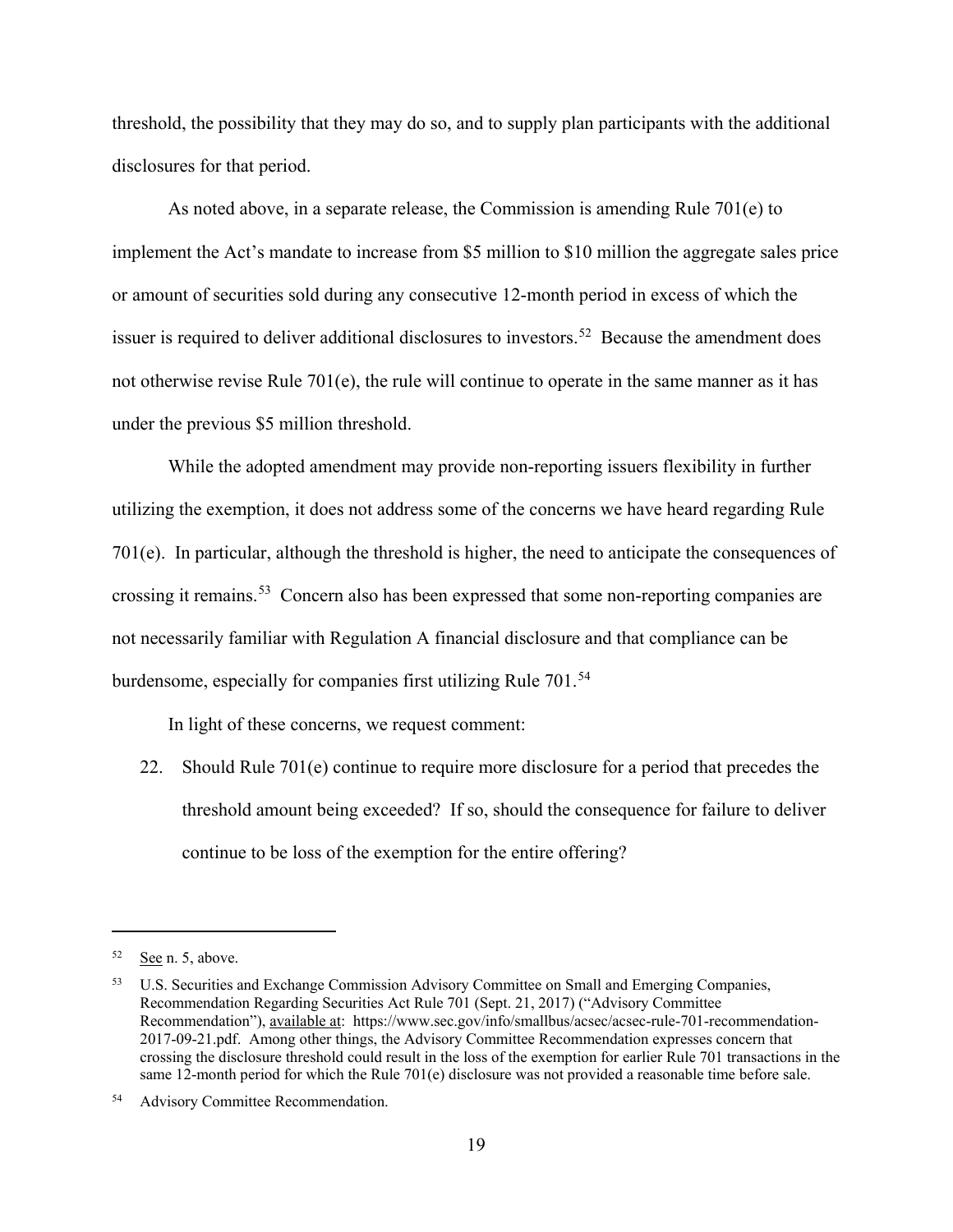- 23. To what extent are non-reporting companies that issue securities in an amount that would exceed the new threshold already preparing forms of financial disclosure, such as in connection with 17 CFR 230.500 through 230.508 (Regulation D) or Regulation A?
- 24. Alternatively, should the consequence for failing to provide the disclosure be loss of the exemption only for transactions in offerings that occur after the threshold is crossed and for which disclosure was not provided?
	- a. If disclosure is required only for transactions that occur after the \$10 million threshold is crossed, should disclosure be required for all transactions immediately following that event, or should an interval of time be provided to permit the disclosure to be prepared before it must be delivered? If so, how long should that time interval be?
	- b. Should the disclosure subsequently also be made available to investors in transactions that occurred before the \$10 million threshold is crossed?
- 25. Alternatively, should there instead be a grace period, such that if the threshold is crossed, the issuer has an opportunity to provide the required disclosure before losing the exemption for the entire offering?
- 26. Should we provide a regulatory option whereby all Rule 701(e) information would be disclosed to all investors, so that all would receive equal information and there would be no risk of losing the exemption in the manner there is today? Should we provide a different regulatory alternative that would provide all investors all Rule 701(e) information other than the financial statement disclosure?

20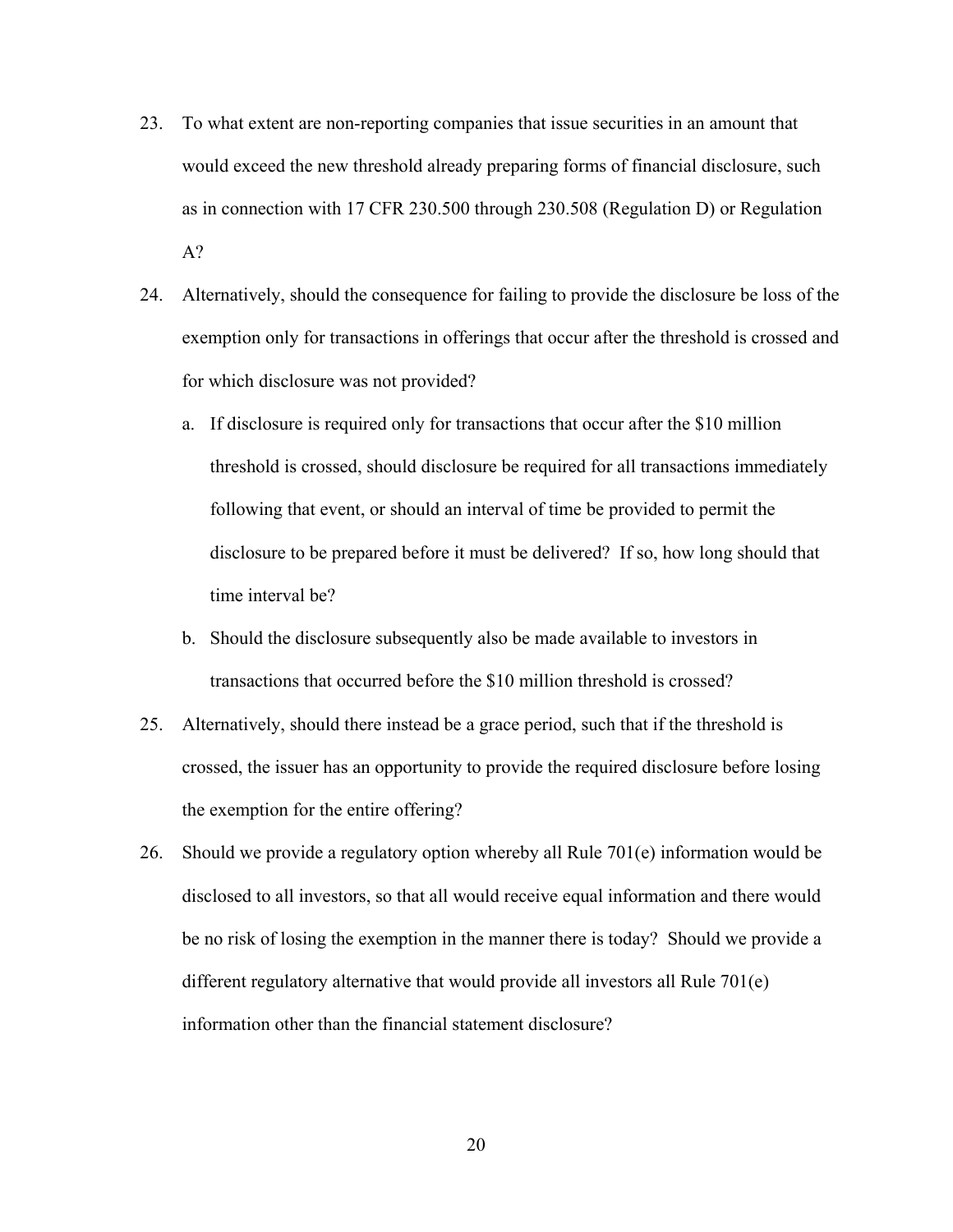Part F/S of Form 1-A prescribes that financial statements are required for Regulation A Tier 1 and Tier 2 offerings. In Regulation A offerings, companies include two years of consolidated balance sheets, statements of income, cash flows, and changes in stockholders' equity.<sup>55</sup> Issuers relying on Rule 701 may choose to provide financial statements that comply with the requirements of either Tier. This information must be provided as of a date no more than 180 days before the date of sale. As a result, for issuers seeking to maintain current information, this has the effect of requiring financial statements to be available on at least a quarterly basis, and to be completed within three months after the end of each quarter, for sales to be permitted continuously. The Commission, in adopting the current version of Rule 701, stated that because of the pre-existing relationship a compensated individual has with the issuer, the disclosures provided in Rule 701(e) are appropriate.<sup>56</sup> It also noted that the "amount and type of disclosure required for this person is not the same as for the typical investor with no particular connection with the issuer."[57](#page-20-2)

- 27. Should the type of information provided depend on who is the recipient of the securities? For example, should more disclosure be provided to the types of recipients described in Section II.B. above? Why or why not? If so, what, specifically, should be added to the disclosures and why?
- 28. Should this disclosure be updated less frequently than currently required? For example, should we require updates once a year unless an event results in a material change to the company's enterprise value or value of the securities issued?[58](#page-20-3) Should the

<span id="page-20-0"></span><sup>55</sup> 55 17 CFR 210.1-01 through 201.12-29. Tier 2 offerings require audited financial statements. See Part F/S of Form 1-A [17 CFR 239.90].

<span id="page-20-1"></span><sup>56 1999</sup> Adopting Release at Section II.B.

<span id="page-20-2"></span><sup>57</sup> Id.

<span id="page-20-3"></span><sup>58</sup> Advisory Committee Recommendation.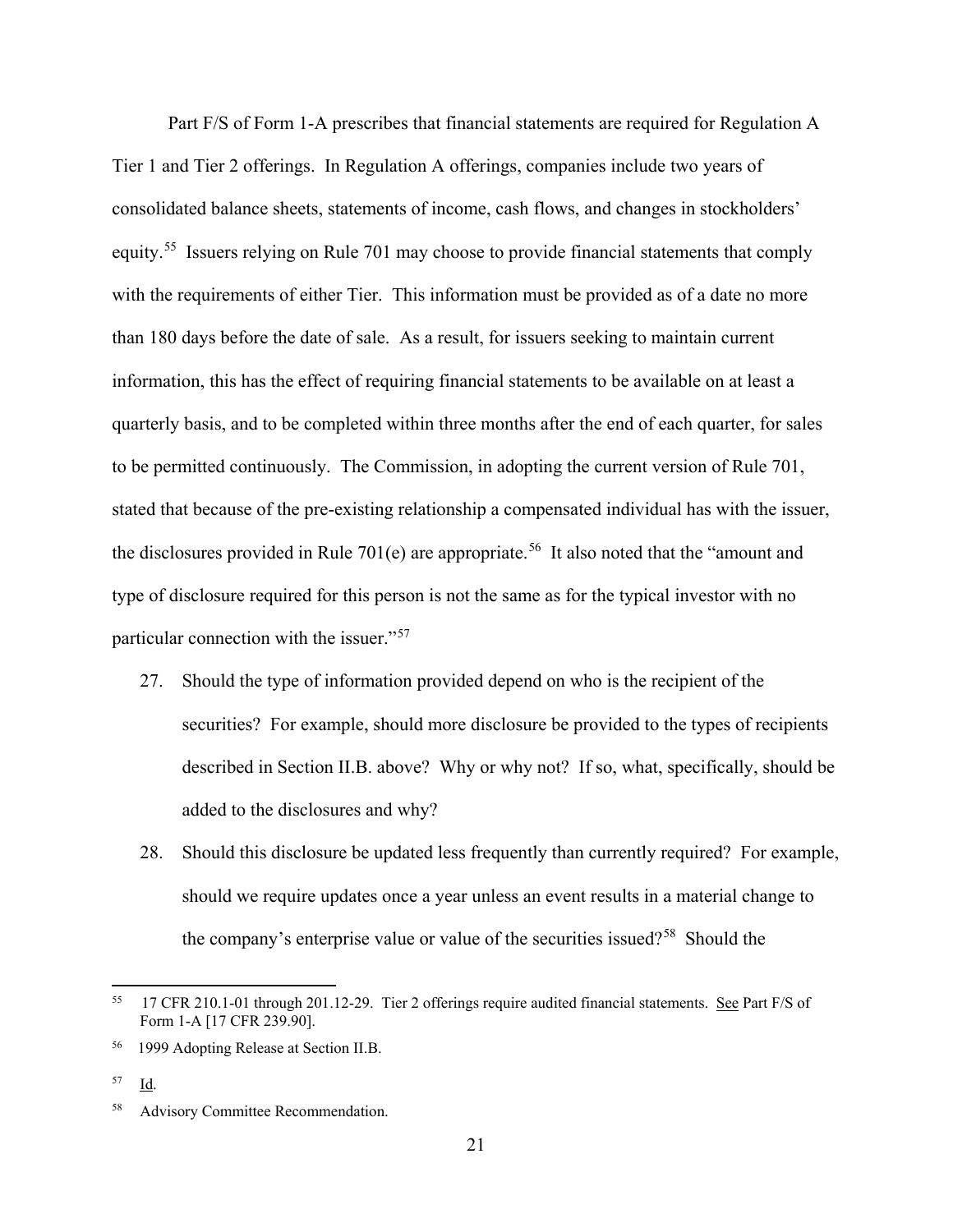frequency of disclosure depend on who is the recipient of the securities? For example, should the frequency be greater for recipients described in Section II.B, above? Why or why not? If so, what is the appropriate frequency and why?

- 29. Should we consider other alternatives to the Regulation A financial statements, such as the issuer's most recent balance sheet and income statement as of a date no more than 180 days before the sale of securities?
- 30. Should we provide a regulatory option that would provide valuation information regarding the securities in lieu of, or in addition to, financial statements? If so, what valuation method should be used? Would ASC Topic 718<sup>[59](#page-21-0)</sup> grant date fair value information be informative? Would Internal Revenue Code Section  $409A^{60}$  $409A^{60}$  $409A^{60}$  valuation information be informative? If so, would issuers be able to determine Section 409A valuations regardless of whether the offering involves securities other than options?

Under existing Rule 701, foreign private issuers are required to provide financial information on the same schedule as domestic issuers. [61](#page-21-2) Foreign private issuers may issue securities in reliance on Rule 701 throughout the year, which could lead them to update their financial statements more frequently than required under Form 20-F.[62](#page-21-3) 

31. Because foreign private issuers that are subject to the Exchange Act reporting requirements generally are not required to submit quarterly financial statements, should non-reporting foreign private issuers that rely on Rule 701 be subject to the condition to

<span id="page-21-0"></span>FASB ASC Topic 718.

<span id="page-21-1"></span> $60$  26 U.S.C. 409A.

<span id="page-21-2"></span><sup>61</sup> 1999 Adopting Release at Section II.C.

<span id="page-21-3"></span><sup>62</sup> 17 CFR 249.220f. See Item 8A.5 of Form 20-F.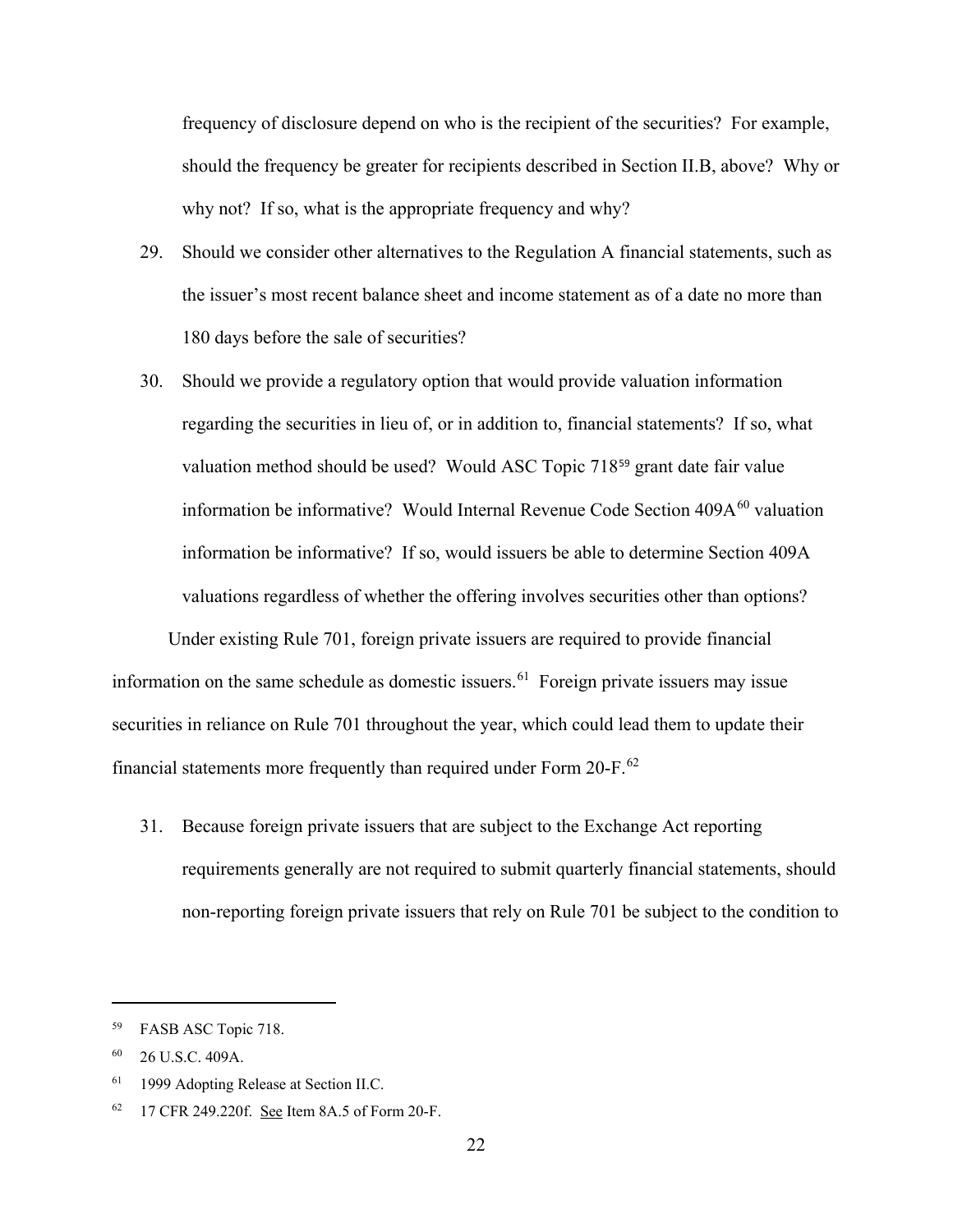provide quarterly financial statements if they are continuing to sell securities throughout the year? Why or why not?

32. Should we amend any other aspect of the Rule 701 financial statement requirements that apply to foreign private issuers? If so, what should we amend and why?

#### **2. Timing and Manner of Rule 701(e) Disclosure**

Rule 701(e) requires the prescribed disclosure to be delivered "a reasonable period of time before the date of sale." However, the rule does not prescribe the manner or medium in which disclosure should be delivered. We are aware that non-reporting companies are sensitive to maintaining the confidentiality of financial information so that it does not fall into the hands of competitors.

To determine if the rule needs further clarification, we request comment:

- 33. Do we need to clarify what it means to deliver disclosure "a reasonable period of time before the date of sale"? Should that mean any time before sale such that the recipient has an opportunity to review the disclosure? Should any new standard further clarify that the disclosure provided to the recipient must remain current during that time?
- 34. Should we specify a different time for providing disclosure? If so, when should that be and why?
- 35. Should we also specify the manner or medium in which disclosure should be delivered? Should we specify how to deliver information electronically? Should we require a method for confirming receipt of the information? If so, what vehicles would best give effect to the purpose of disclosure without undermining issuers' confidentiality concerns?

23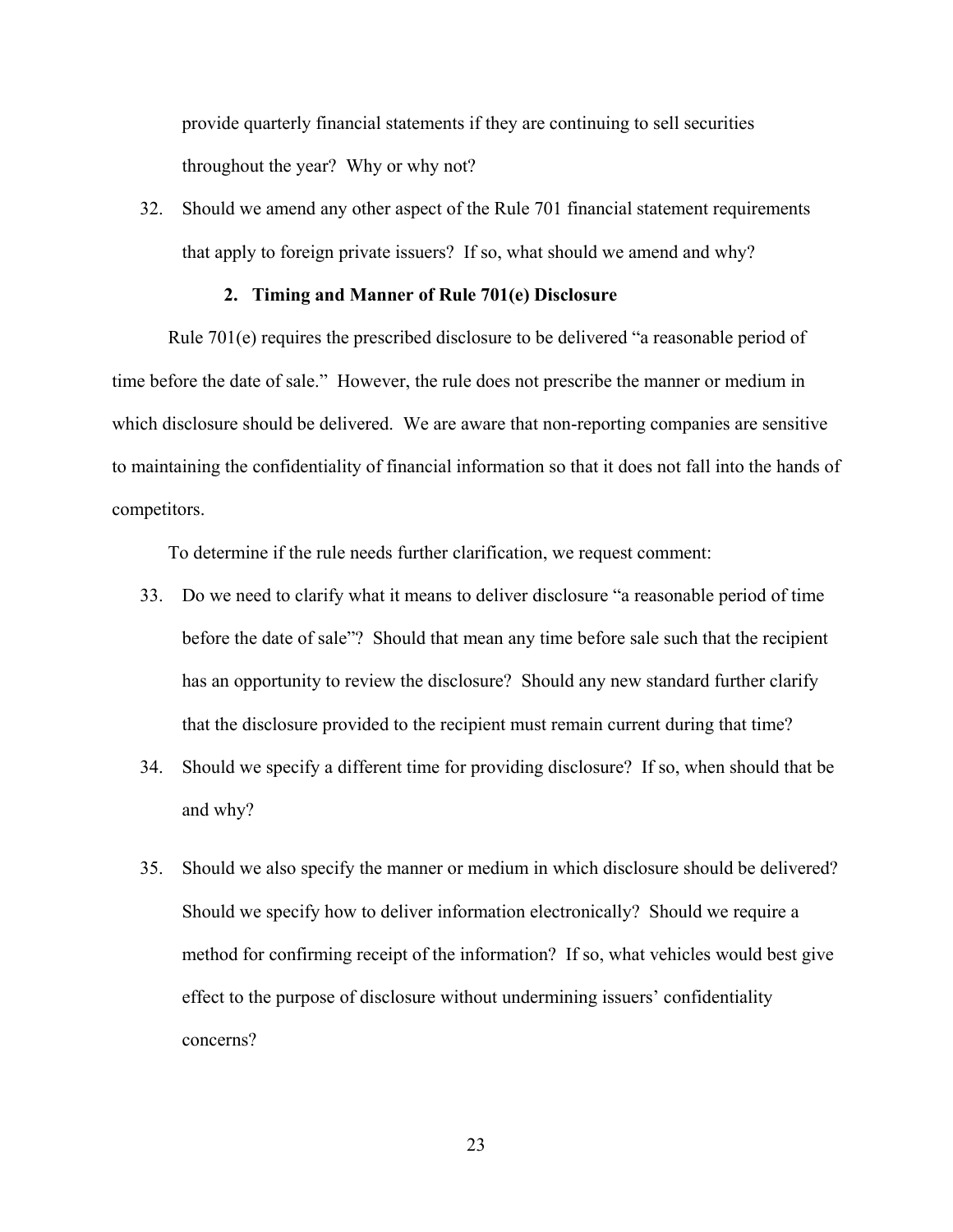36. Should the rule specify that confidentiality safeguards should not be so burdensome that intended recipients cannot effectively access the required disclosures?

#### **3. Options and Other Derivative Securities/RSUs**

For options and other derivative securities, whether the issuer is obligated to deliver Rule 701(e) disclosure is based on whether the option or other derivative security was granted during a 12-month period during which the disclosure threshold is exceeded.<sup>63</sup> If so, the issuer must deliver Rule 701(e) disclosure a reasonable period of time before the date of exercise or conversion. [64](#page-23-1)

This approach simplifies the operation of Rule 701 for options and other derivative securities for which the recipient must make an investment decision to exercise or convert. However, because instruments such as RSUs settle by their terms without the recipient taking such an action, the relevant investment decision for the RSU, if there is one, likely takes place at the date of grant. Consequently, the issuer's obligation to provide Rule 701(e) disclosure would apply a reasonable period of time before the date the RSU award is granted. Concern has been expressed, however, that disclosure of financial information before an RSU is granted could compel disclosure to recipients at a time when they are negotiating their employment contracts before joining the company.

In light of this concern, we request comment:

37. Should Rule 701 be amended to specifically address when disclosure is required for RSUs? If so, when should Rule 701(e) disclosure be required for an RSU? Should we revisit the concept of "convert or exercise" as providing the relevant date for

<span id="page-23-0"></span>Rule 701(d)(3)(ii) provides that the aggregate sales price for options is determined when an option grant is made (without regard to when it becomes exercisable). Use of this measure for both Rule 701(d) and (e) simplifies the operation of the rule.

<span id="page-23-1"></span> $64$  Rule 701(e)(6).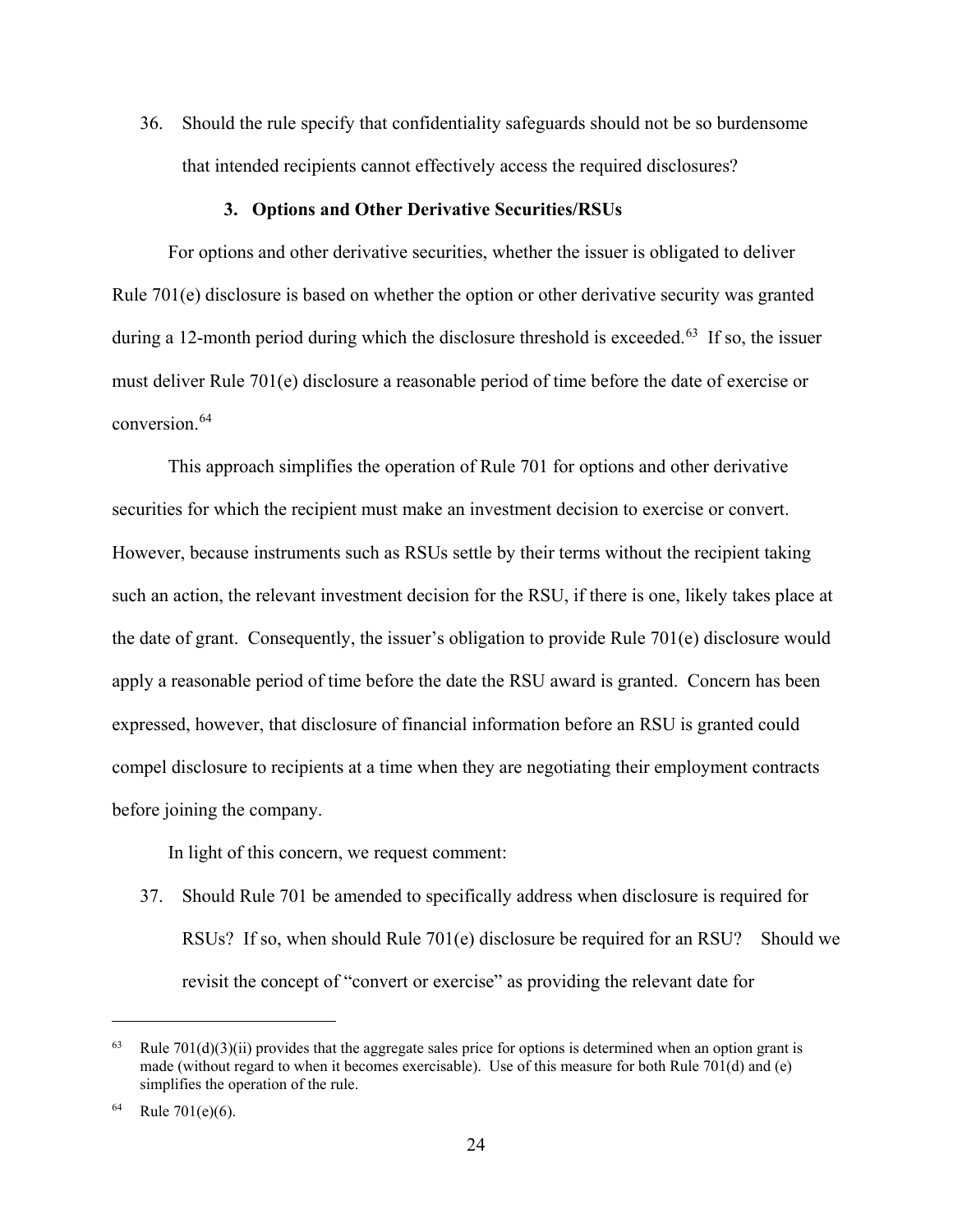disclosure? For new hires who receive RSUs, should we require that disclosure be provided within 30 days after commencing employment? If not, when should Rule 701(e) disclosure be required for RSUs issued to new hires?

- 38. Should we clarify that RSUs should be valued for Rule 701 purposes based on the value of the underlying securities on the date of grant? If not, how should they be valued?
- 39. Are there any other instruments that should be specifically addressed in the rule?

## **D. Rule 701(d) Exemptive Conditions**

Questions have arisen whether the current 12-month sales cap of the greater of 15% of the total assets of the issuer or 15% of the total outstanding amount of the class of securities being offered and sold in reliance on the rule, subject to the annual availability of a \$1 million cap if greater than either of these tests, is unduly restrictive, particularly for smaller and start-up companies that may be more dependent on equity compensation to attract and retain necessary talent. [65](#page-24-0) Each of the 15% amounts is measured as of the issuer's most recent balance sheet date, if no older than its last fiscal year end.<sup>[66](#page-24-1)</sup> In proposing the original version of the rule, the Commission explained that the purpose of a 12-month cap is to "assur[e] that the exemption does not provide a threshold that small issuers could use to raise substantial capital from employees."<sup>[67](#page-24-2)</sup> The alternatives based on 15% of total assets or 15% of the outstanding amount

<span id="page-24-0"></span><sup>65</sup> Advisory Committee Recommendation. But see, e.g., Edward M. Zimmerman, Late Stage Startups Trip SEC Rule 701 Long Before IPO, FORBES (Aug. 2, 2016) (stating that "[b]ecause the test [provided in Rule 701(d)] is analyzed on the basis of a 12-month period, because the test excludes Exempt Issuances and because founders and investors have significant business reasons for limiting the dilutive impact of compensatory equity awards, startups rarely come near the Rule 701(d) thresholds.").

<span id="page-24-1"></span>Rules  $701(d)(2)(ii)$  and (iii).

<span id="page-24-2"></span><sup>&</sup>lt;sup>67</sup> See Rule 701 Proposing Release. As originally adopted, the rule permitted the amounts of securities offered and sold annually to be the greatest of \$500,000, 15% of total assets of the issuer, or 15% of the outstanding securities of the class, subject to an absolute limit of \$5,000,000 derived from Securities Act Section 3(b). See 1988 Adopting Release.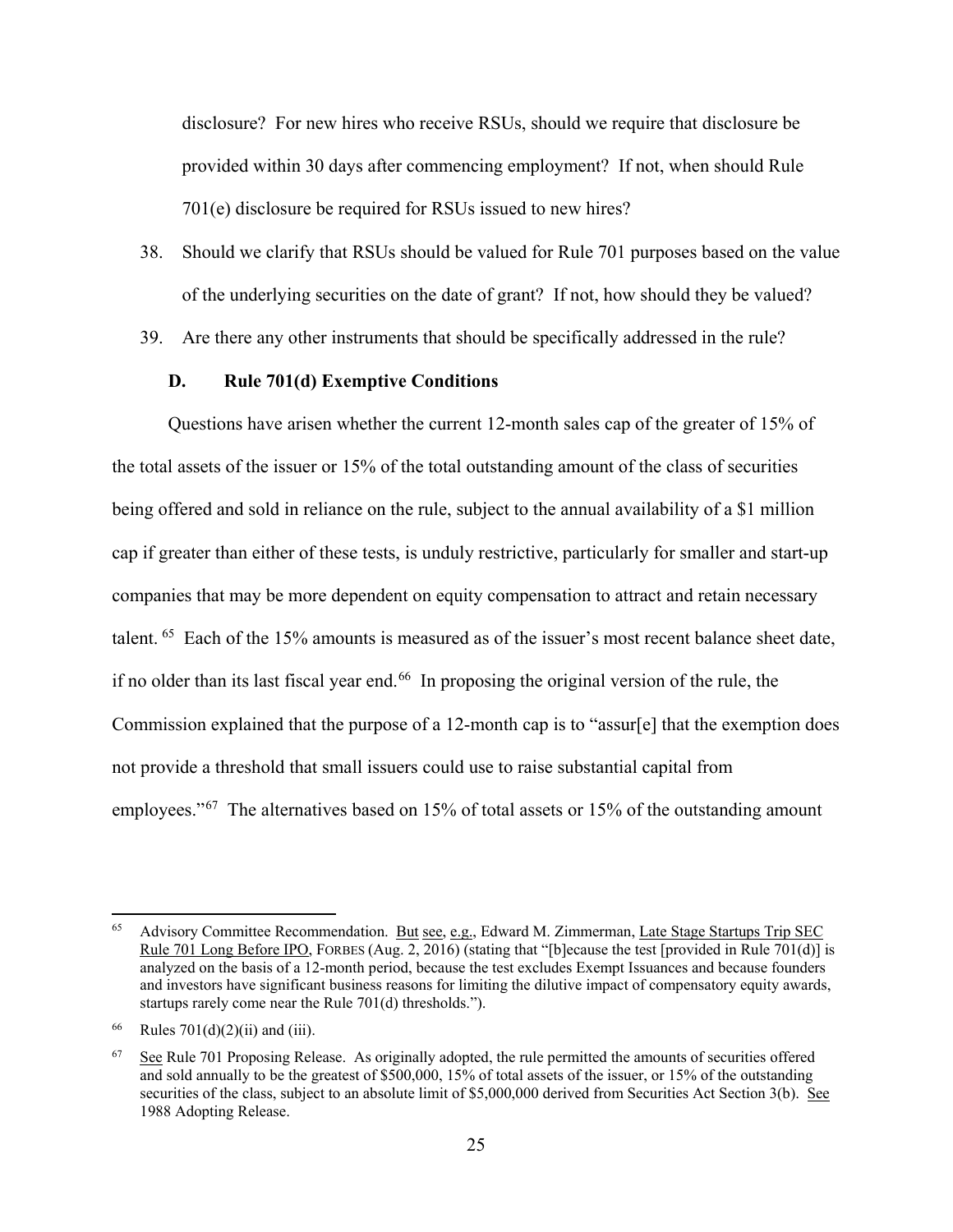of the class of securities were intended to increase the flexibility and utility of the exemption.<sup>[68](#page-25-0)</sup> The \$1 million alternative provides an amount that any issuer can use, regardless of size.

Recently, however, concern has been expressed that because there is no longer any statutorily imposed ceiling on the exemption, $69$  compliance with an annual regulatory ceiling requires an on-going analysis with no clear benefit.<sup>[70](#page-25-2)</sup> At the same time, the implications of qualifying for the Rule 701 exemption have expanded, as securities held by persons who receive them in transactions exempted by Rule 701 are excluded from the definition of "held of record," for the purposes of determining whether an issuer is required to register a class of equity securities under the Exchange Act.

In light of these factors, we request comment:

- 40. Is there a continuing need for any annual regulatory ceiling for Rule 701 transactions? Why or why not? Would investors be harmed if the ceiling is eliminated or raised significantly? Does an annual ceiling provide benefits in curbing potential abuse of the rule for non-compensatory sales? If so, how?
- 41. If a ceiling is retained, should it be raised? If so, what threshold would be appropriate, and why? Would compliance be easier if issuers are permitted to measure the 15% alternatives as of last fiscal year-end, rather than at the issuer's most recent balance sheet date?

<span id="page-25-0"></span><sup>68</sup> See 1988 Adopting Release at Section I.A.(2).

<span id="page-25-1"></span><sup>69</sup> NSMIA enacted Securities Act Section 28 [15 U.S.C. 77z-3], giving the Commission general exemptive authority. Because the Commission relied on this authority in the 1999 Adopting Release, the Securities Act Section 3(b) absolute limit of \$5,000,000 no longer applies to Rule 701.

<span id="page-25-2"></span>Advisory Committee Recommendation.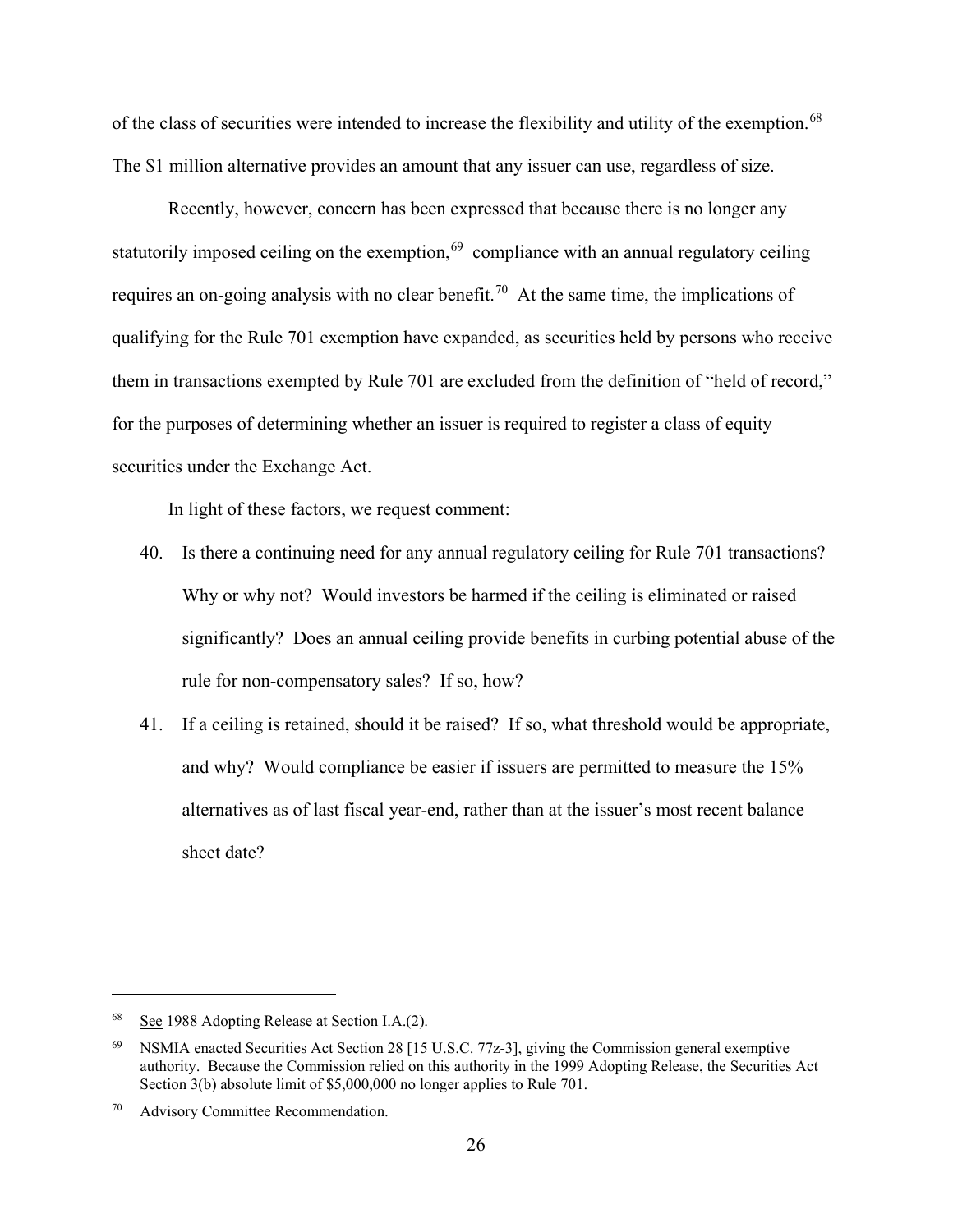## **III. Form S-8**

l

#### **A. Background**

Form S-8 was originally adopted in 1953, as a simplified form for the registration of securities to be issued pursuant to employee stock purchase plans.<sup>[71](#page-26-0)</sup> It retains certain disclosure obligations. For example, it requires that employees receiving securities as compensation receive public company disclosure to which the full spectrum of Securities Act protections apply. In addition, reporting company securities received pursuant to Form S-8 registration are generally not restricted.<sup>[72](#page-26-1)</sup> As described below, from time to time the Commission has amended Form S-8 to streamline its operations, such as by providing immediate effectiveness upon filing and updating of the registration statement through incorporation by reference.<sup>73</sup> Form S-8 is available solely to register compensatory sales of securities to "employees," including consultants and advisors and de facto employees. The form is not available for the registration of securities offered for the purpose of raising capital.<sup>74</sup>

Form S-8 is available for the registration of securities to be offered under any employee benefit plan<sup>[75](#page-26-4)</sup> to a registrant's employees or employees of its subsidiaries or parents. Form S-8 registration is utilized for many different types of employee benefit plans, including Internal

<span id="page-26-0"></span><sup>&</sup>lt;sup>71</sup> Registration of Securities Offered Pursuant to Employees Stock Purchase Plans, Release No. 33-3480 (Jun. 16, 1953) [18 FR 3688 (Jun. 27, 1953)].

<span id="page-26-1"></span><sup>72</sup> In addition, General Instruction C to Form S-8 permits registrants to file a resale prospectus for control securities, and restricted securities issued under any employee benefit plan of the issuer that were acquired by the selling security holder prior to the filing of the Form S-8.

<span id="page-26-2"></span><sup>73</sup> See e.g.*,* Registration and Reporting Requirements for Employee Benefit Plans, Release No. 33-6867 (June 6, 1990) [55 FR 23909 (June 13, 1990)] ("1990 Adopting Release").

<span id="page-26-3"></span><sup>&</sup>lt;sup>74</sup> The abbreviated disclosure format of Form S-8 reflects the Commission's historic distinction between offerings made to employees for compensatory and incentive purposes and offerings made for capital-raising purposes. See 1990 Adopting Release.

<span id="page-26-4"></span><sup>&</sup>lt;sup>75</sup> "Employee benefit plan" is defined in Securities Act Rule 405 and includes the same restrictions on the scope of eligible consultants and advisors as set forth in Rule 701.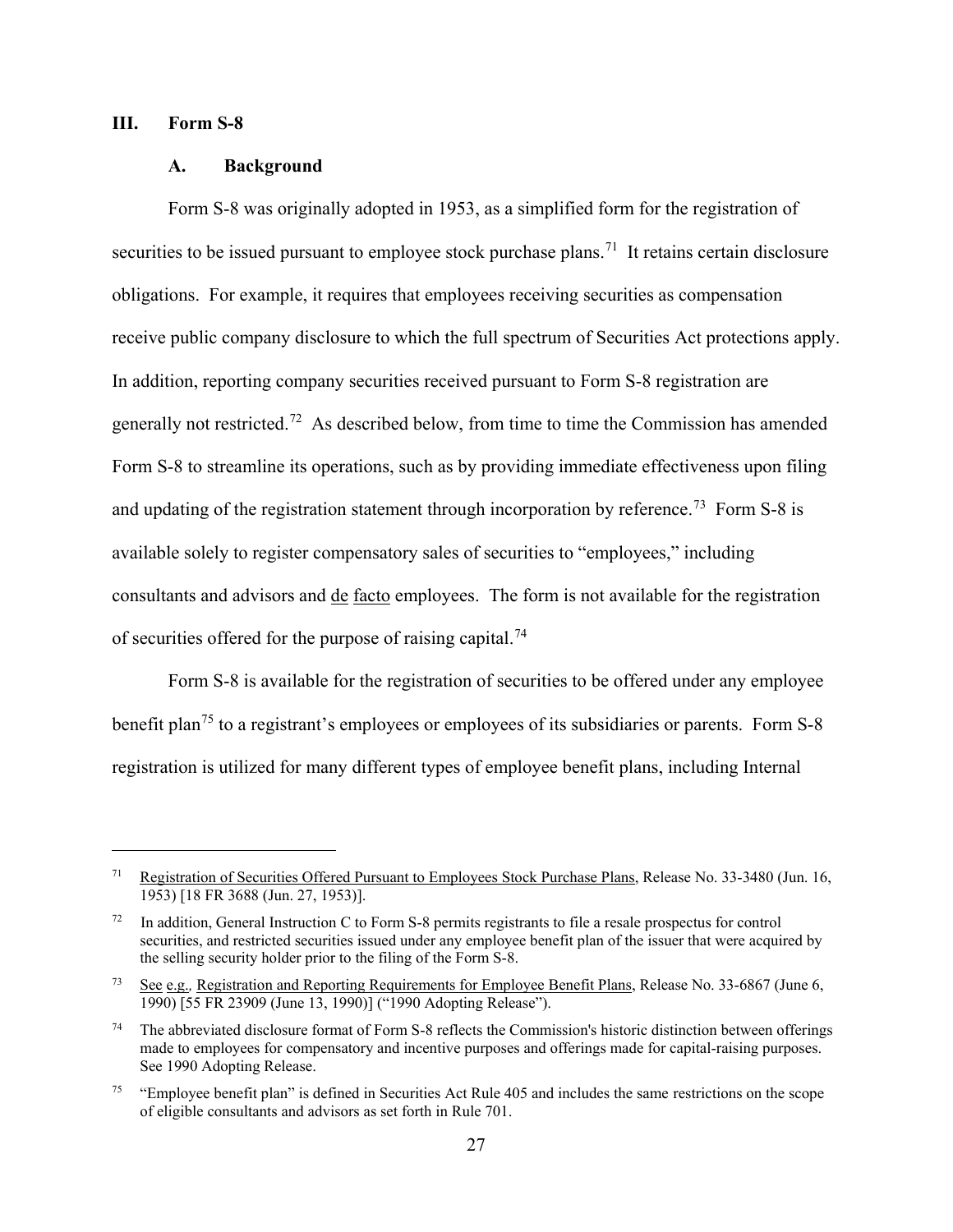Revenue Code Section  $401(k)^{76}$  $401(k)^{76}$  $401(k)^{76}$  plans and similar defined contribution retirement savings plans, employee stock purchase plans, nonqualified deferred compensation plans, and incentive plans that issue options, restricted stock, or RSUs. The form may be used by any issuer that is subject, at the time of filing, to the periodic reporting requirements of Section 13 or 15(d) of the Exchange Act and has filed all reports required during the preceding 12 months or such shorter period that it was subject to those requirements.[77](#page-27-1) Form S-8 is not available for shell companies.[78](#page-27-2) 

Form S-8 does not require that a form of prospectus be filed with the registration statement for employee benefit plan offerings. Instead, 17 CFR 230.428 (Rule 428) specifies the documents that, together, constitute a prospectus that meets the requirements of Securities Act Section  $10(a)$ :<sup>[79](#page-27-3)</sup>

- certain documents containing the employee benefit plan information required by Item 1 of the Form;
- the statement of availability of company information, employee benefit plan annual reports and other information required by Item 2 of the Form; and
- the documents containing registrant information and employee benefit plan annual reports that are incorporated by reference in the registration statement pursuant to Item 3 of the Form.

<span id="page-27-0"></span> $76$  26 U.S.C. 401(k).

<span id="page-27-1"></span><sup>77</sup> See General Instruction A.1 to Form S-8.

<span id="page-27-2"></span><sup>&</sup>lt;sup>78</sup> "Shell company" is defined in Securities Act Rule 405. When a company ceases to be a shell company, by combining with a formerly private operating business, it is required to file Form 10 equivalent information with the Commission. General Instruction A.1 to Form S-8 provides that it then becomes eligible to use Form S-8 60 days following that filing.

<span id="page-27-3"></span> $79$  15 U.S.C. 77 $j(a)$ .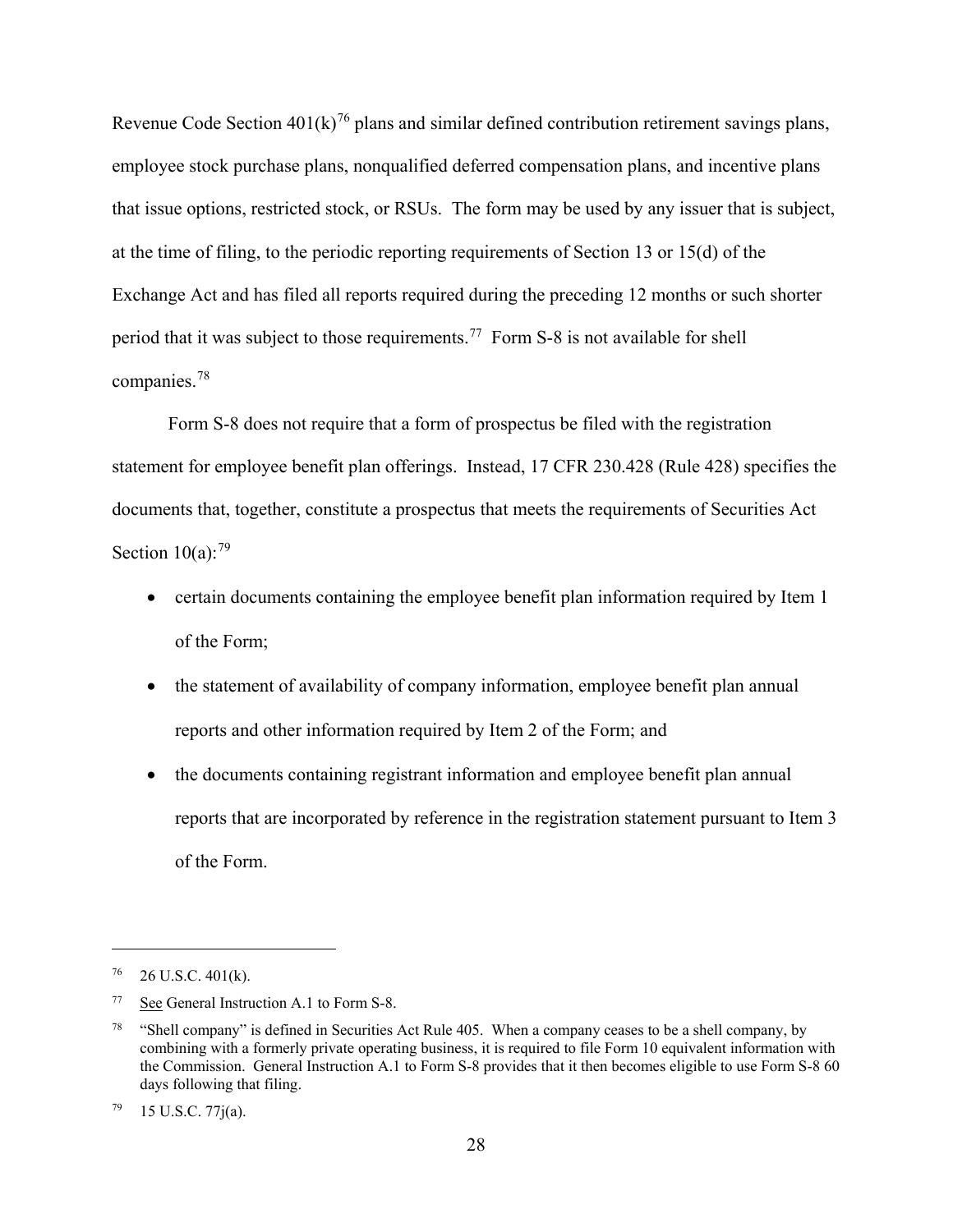Companies are also permitted to file a resale prospectus covering only control securities or restricted securities acquired pursuant to an employee benefit plan.<sup>[80](#page-28-0)</sup>

#### **B. Form S-8 Eligible Plan Participants**

To prevent abuse of Form S-8 to register securities issued in capital-raising transactions, in 1999 the Commission revised the eligibility standards for "consultants and advisors" for the purposes of Form S-8.[81](#page-28-1) In so doing the Commission sought to preclude the issuance of securities on Form S-8 to consultants either (i) as compensation for any service that directly or indirectly promotes or maintains a market for the registrant's securities, or (ii) as conduits for a distribution to the general public.<sup>[82](#page-28-2)</sup> At the same time, the Commission revised the Rule 701 "consultants and advisors" definition to be consistent with Form S-8.[83](#page-28-3) In adopting the changes, the Commission also noted that issuers may continue to use securities registered on Form S-8, or issued under the Rule 701 exemption, to compensate persons with whom they have a de facto employment relationship.<sup>[84](#page-28-4)</sup> We are soliciting comment regarding the continued harmonization

l

<span id="page-28-0"></span><sup>&</sup>lt;sup>80</sup> The resale prospectus is prepared in accordance with the requirement of Part I of Form S-3 (or, if the registrant is a foreign private issuer, in accordance with Part I of Form F-3) and filed with the registration statement on Form S-8 or, in the case of control securities, a post-effective amendment thereto. Restricted securities must have been acquired by the holder before the Form S-8 is filed and the resale prospectus for them must be filed with the initial Form S-8. See General Instruction C to Form S-8.

<span id="page-28-1"></span><sup>81</sup> See 1999 S-8 Adopting Release.

<span id="page-28-2"></span><sup>&</sup>lt;sup>82</sup> Since the adoption of the 1999 amendments, the Commission has brought enforcement actions related to Form S-8 abuse, particularly the misuse of the form for capital-raising activities involving coordinated unregistered resales into the public market by the purported "consultants" or employees acting as underwriters, funding the company with the proceeds and denying Securities Act protection to the genuine public purchasers. See, e.g., SEC. v. Phan, 500 F.3d 895 (9th Cir. 2007)(holding the resale of publicly traded stock, which had the effect of supplying the company with capital from the public at the company's behest, could not be covered by a Form S– 8 registration statement); SEC v. East Delta Resources Corp., No. 10-CV-0310 (SJF/wdw) 2012 WL 10975938 (E.D.N.Y. 2012)(finding violations of Sections 5 notwithstanding the existence of a Form S-8 registration statement and consulting agreement where the defendant's consulting role was capital-raising and promotional and thus contrary to the eligibility requirements for effective Form S-8 registration); and SEC v. Esposito, No. 8:08-CV-494-T-26EAJ, 2011 WL 13186000 (M.D. Fla. June 24, 2011)(finding defendants violated Section 5 where Form S-8 was used to register shares received by consultant as compensation for arranging a reverse merger).

<span id="page-28-3"></span><sup>83</sup> 1999 Adopting Release at Section II.D.

<span id="page-28-4"></span><sup>84</sup> See Section II.A, above.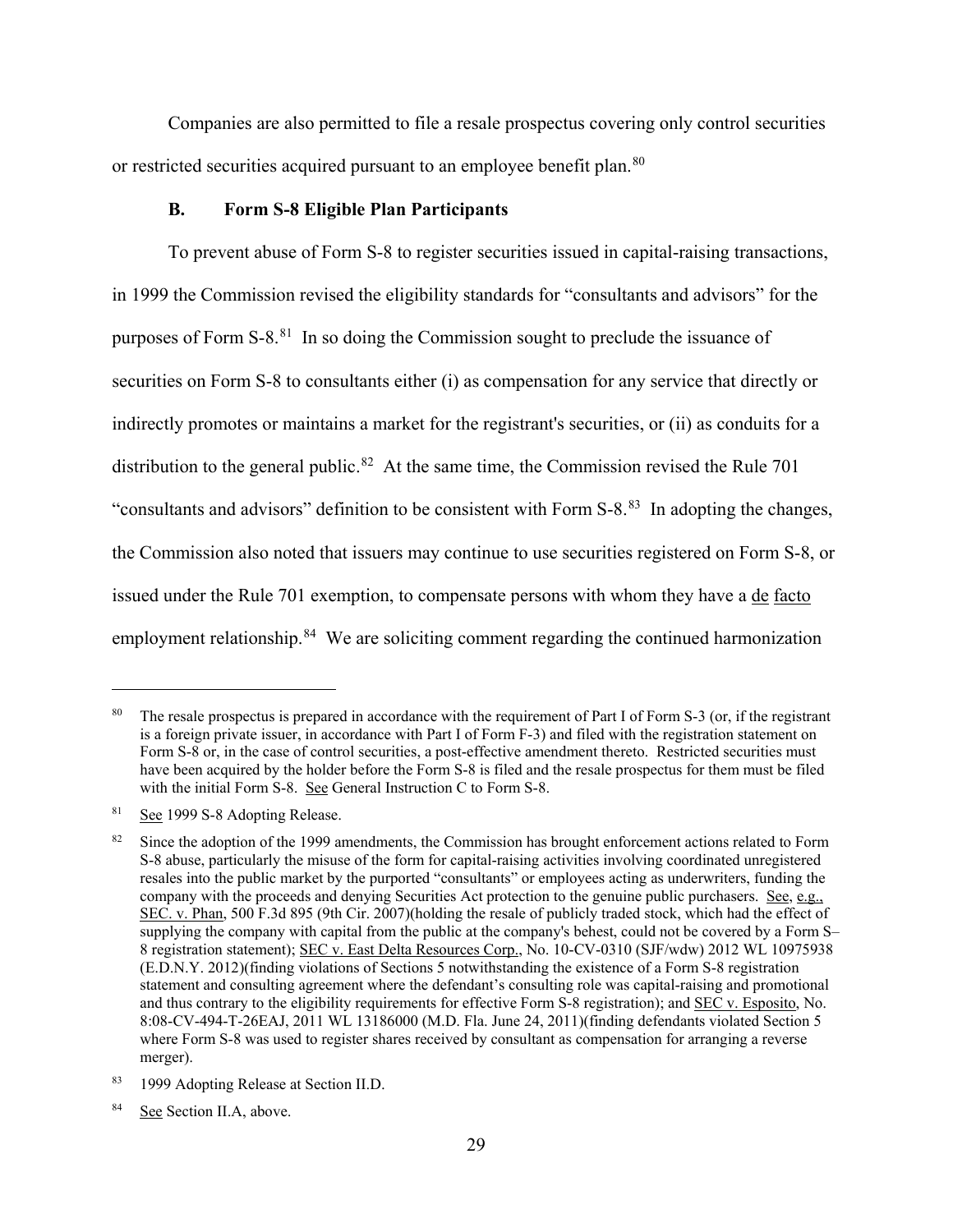of the scope of "consultants and advisors" between Form S-8 and Rule 701, and more broadly whether the scope of eligible individuals should be the same under both the form and the exemption. Specifically:

- 42. To the extent we change the application of Rule 701 by changing the scope of individuals eligible for compensatory offerings, such as to include individuals participating in the "gig economy,"[85](#page-29-0) should we make corresponding changes to Form S-8? Why or why not? If the scope of individuals who are eligible for Form S-8 offerings were expanded, would there be concerns about misuse of the form for capitalraising activities? If so, how could we safeguard against those concerns?
- 43. Would differences between the eligibility standards of Rule 701 and Form S-8 cause problems for issuers or recipients?

### **C. Administrative Burdens**

Issuers register a specified number of company shares on Form S-8. For registration fee purposes, if the offering price is not known, the fee is computed based on the price of securities of the same class, in the same manner as for other offerings at fluctuating market prices.<sup>[86](#page-29-1)</sup> No additional fee is assessed for securities offered for resale.<sup>[87](#page-29-2)</sup>

The Commission has sought to reduce the costs and burdens incident to registration of securities issued through such plans, where consistent with investor protection,<sup>[88](#page-29-3)</sup> for example by:

<span id="page-29-0"></span><sup>85</sup> See Section II.B, above.

<span id="page-29-1"></span> $86$  17 CFR 230.457(h) and (c).

<span id="page-29-2"></span> $87$  17 CFR 230.457(h)(3).

<span id="page-29-3"></span><sup>&</sup>lt;sup>88</sup> See, e.g., Release No. 33-5767 (November 22, 1976) [41 FR 52701 (Dec. 1, 1976)], Amendments to Registration Statement Form S-8 and Related New and Amended Rules Under the Securities Act of 1933, Release No. 33-6190 (February 22, 1980) [45 FR 13438 (Feb. 29, 1980)] ("1980 S-8 Adopting Release") and 1990 Adopting Release.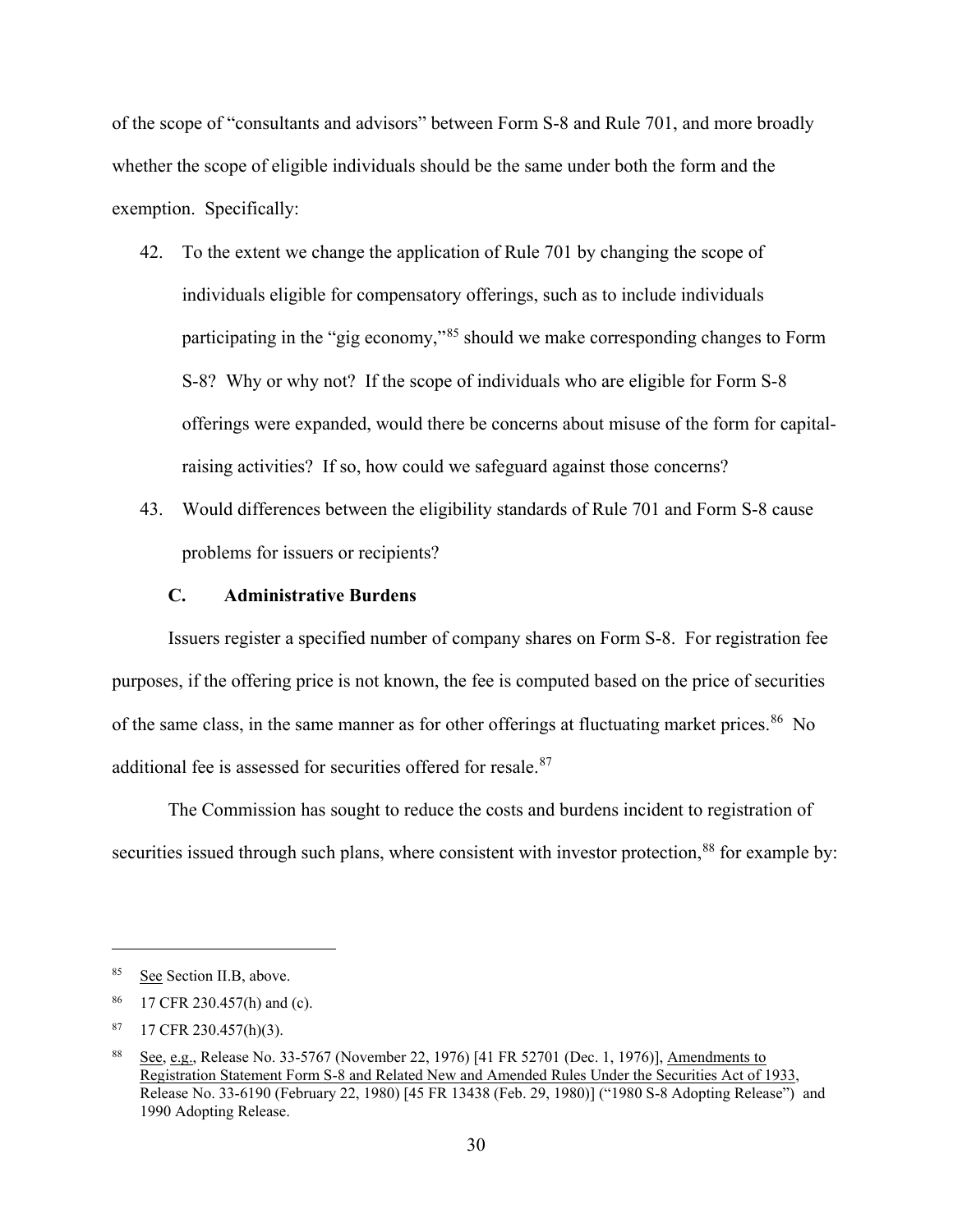- allowing Form S-8 to go effective automatically without review by the staff or other action by the Commission;<sup>[89](#page-30-0)</sup>
- allowing the incorporation by reference of certain past and future reports required to be filed by the issuer under Section 13 or 15(d) under the Exchange Act;<sup>[90](#page-30-1)</sup>
- adopting an abbreviated disclosure format that eliminated the need to file a separate prospectus and permitting the delivery of regularly prepared materials to advise employees about benefit plans to satisfy prospectus delivery requirements;  $91$
- providing for registration of an indeterminate amount of plan interests and providing that there is no separate fee calculation for registration of plan interests;  $92$  and
- providing a procedure for the filing of a simplified registration statement covering additional securities of the same class to be issued pursuant to the same employee benefit plan.<sup>[93](#page-30-4)</sup>

We remain interested in simplifying the requirements of Form S-8 and reducing the complexity and cost of compliance to issuers for securities issuances to employees and other eligible employee benefit plan participants while retaining appropriate investor protections. We therefore seek comment on ways we could further reduce the burdens associated with registration on Form S-8:

 $\overline{\phantom{a}}$ 

<span id="page-30-3"></span> $92$  17 CFR 230.416(c) and 17 CFR 230.457(h)(2), respectively.

<span id="page-30-0"></span><sup>89</sup> In the 1980 S-8 Adopting Release the Commission initially provided that automatic effectiveness for Form S-8 occurred 20 days after filing, while post-effective amendments became effective upon filing. Now, all registration statements on Form S-8 become effective upon filing with the Commission. See 17 CFR 230.462(a) and 1990 Adopting Release.

<span id="page-30-1"></span><sup>90</sup> See Item 3 and General Instruction G of Form S-8.

<span id="page-30-2"></span> $91$  17 CFR 230.428(a)(1).

<span id="page-30-4"></span><sup>&</sup>lt;sup>93</sup> See General Instruction E to Form S-8.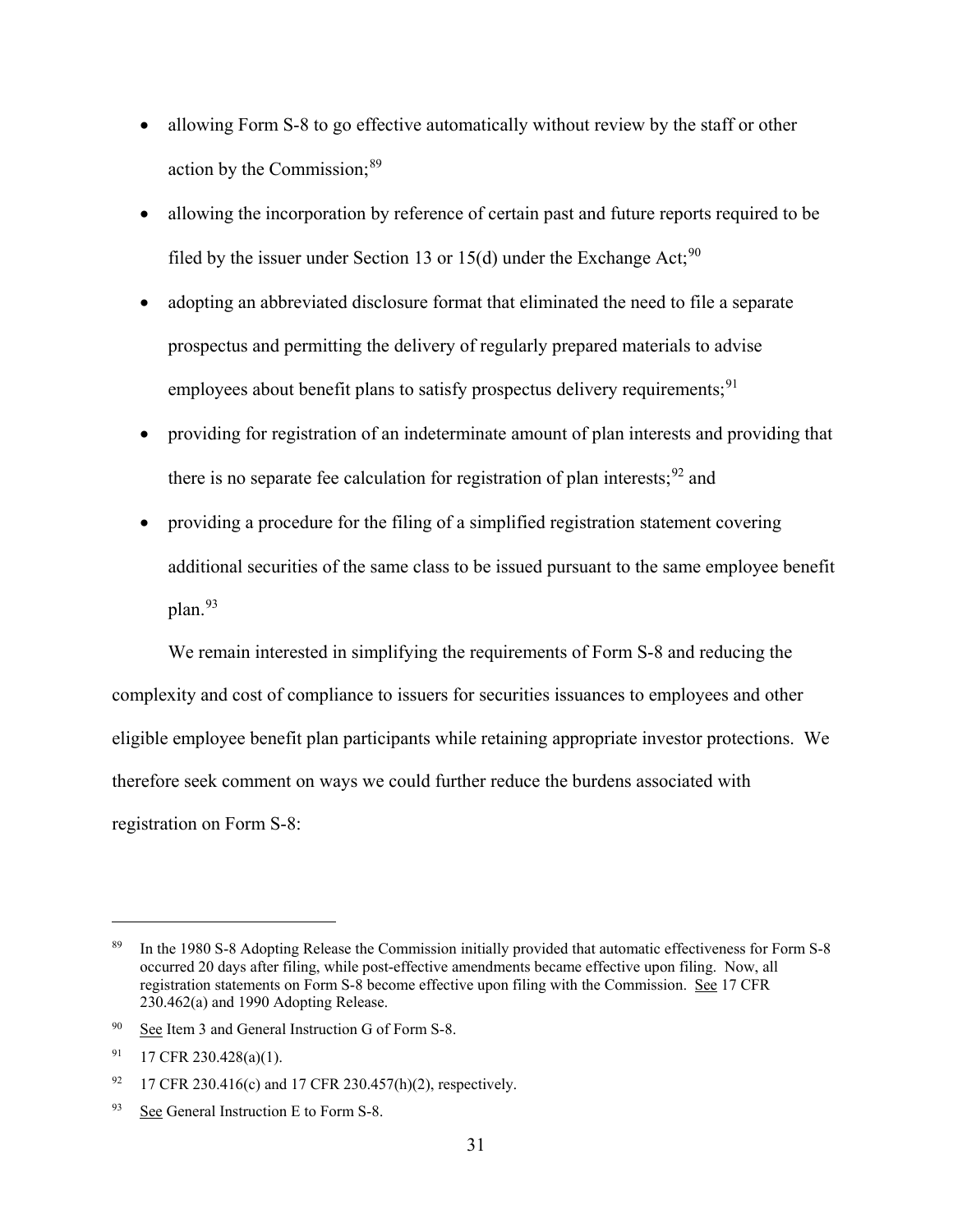- 44. What effects would stem from revising the form in this way? Would such revisions encourage more companies to become reporting companies?
- 45. Should we further simplify the registration requirements of Form S-8? For example, does registering a specific number of shares result in Section 5 compliance problems when plan sales exceed the number of shares registered, such as for Section  $401(k)$ plans and similar defined contribution retirement savings plans? If so, how should we address this issue?
- 46. Should Form S-8 allow an issuer to register on a single form the offers and sales pursuant to all employee benefit plans that it sponsors?<sup>94</sup> When shares are authorized for issuance by a given plan what information would need to be disclosed that would have been previously omitted from the effective registration statement?<sup>[95](#page-31-1)</sup>
- 47. If we facilitate a single registration statement for all employee benefit plan securities, should the number of shares to be registered continue to be specified in the initial registration statement? Alternatively, should issuers be able to add securities to the existing Form S-8 by an automatically effective post-effective amendment?<sup>96</sup> If so, what would be the best way to implement such a system?

l

<span id="page-31-0"></span><sup>&</sup>lt;sup>94</sup> Cf. Simplification of Registration Procedures for Primary Securities Offerings, Release No. 33-6964 (October 22, 1992) [57 FR 48970 (Oct. 29, 1992)] (adopting the unallocated shelf procedure). See also Securities Offering Reform, Release No. 33-8591 (December 1, 2005) [70 FR 44722 (Aug. 3, 2005)] ("Securities Offering Reform Adopting Release").

<span id="page-31-1"></span>For example, in unallocated shelf offerings conducted under 17 CFR 203.415(a)(1)(x) (Rule 415(a)(1)(x)) and 17 CFR 230.430B (Rule 430B), prospectus supplements are filed to disclose information that would have been previously omitted from a prospectus filed as part of the effective registration statement. See 17 CFR 230.424(b)(2) and Rule 430B.

<span id="page-31-2"></span><sup>96</sup> This would be analogous to how well-known seasoned issuers are currently permitted to add other securities or even new classes of securities at any time by post-effective amendment to an existing automatic shelf registration statement on Form S-3. See 17 CFR 230.413(b)(1). See also*,* Securities Offering Reform Adopting Release.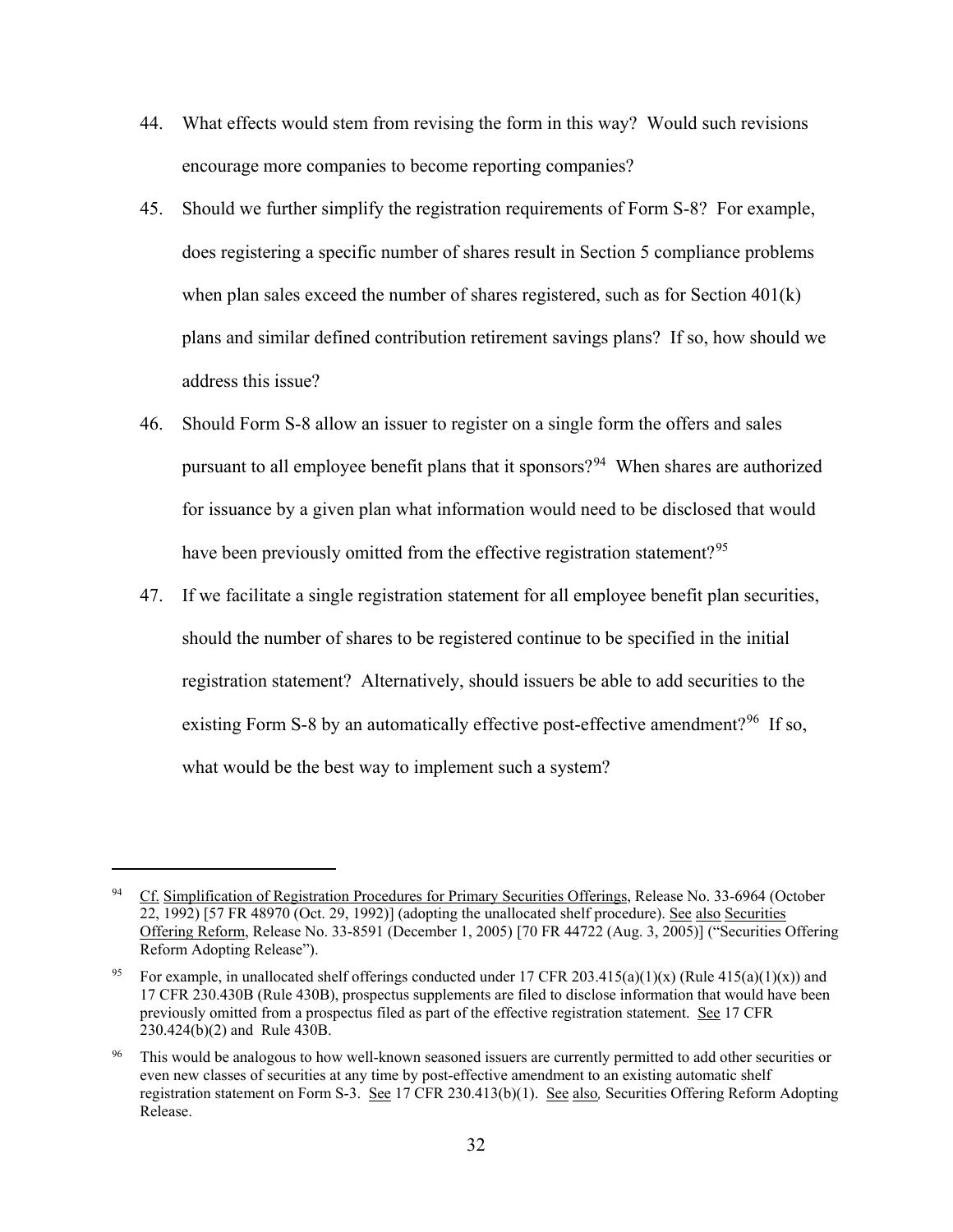- 48. With respect to either alternative above, would the ability to have a single Form S-8 reduce administrative burdens given that many issuers currently monitor and track multiple registration statements on Form  $S-8$ ?<sup>97</sup> Would this be practicable where the securities to be registered relate to different forms of plans, such as Section 401(k) plans and incentive plans? Would it be practicable if some of the plans involved the issuance of plan interests, which trigger the individual plan's obligation to file an Exchange Act annual report on Form 11-K?<sup>[98](#page-32-1)</sup> Would the offer and sale of shares pursuant to multiple plans registered on the same Form S-8 create difficulties keeping track of which registered shares are being issued pursuant to which plan? For example, upon the expiration of a plan, would there be difficulties transferring shares between plans?
- 49. Well-known seasoned issuers are permitted, at their option, to pay filing fees on a "payas-you-go" basis at the time of each takedown off the shelf registration statement in an amount calculated for that takedown.<sup>99</sup> Should we adopt a similar "pay-as-you-go" fee structure for Form S-8 pursuant to which all issuers eligible to use Form S-8 could, at their option, pay filing fees on Form S-8 on an as needed basis rather than when the

l

<span id="page-32-0"></span><sup>&</sup>lt;sup>97</sup> For example, Form S-8 filers update their registration statement through the incorporation by reference of Exchange Act reports. Such updates require the consent of an auditor where the auditor's report is contained in the Exchange Act report which is automatically incorporated by reference into a previously filed Securities Act filing, such as a Form S-3 or Form S-8. See 17 CFR 229.601(b)(23) (Item 601(b)(23) of Regulation S-K) and 17 CFR 229.601, footnote 5 of the exhibit table (Footnote 5 of the Item 601 Exhibit Table). The primary purpose of obtaining a consent or acknowledgement letter is to assure that the auditor is aware of the use of its report and the context in which it is used. Where such consents are required in an update to a registration statement, the auditor frequently refers to all active Securities Act registration statements. The ability to file a single Form S-8 for all securities to be issued pursuant to employee benefit plans would mean that the auditor's consent would refer to a single Form S-8.

<span id="page-32-1"></span><sup>98 17</sup> CFR 249.311.

<span id="page-32-2"></span><sup>&</sup>lt;sup>99</sup> See 17 CFR 230.456(b) and 17 CFR 230.457(r).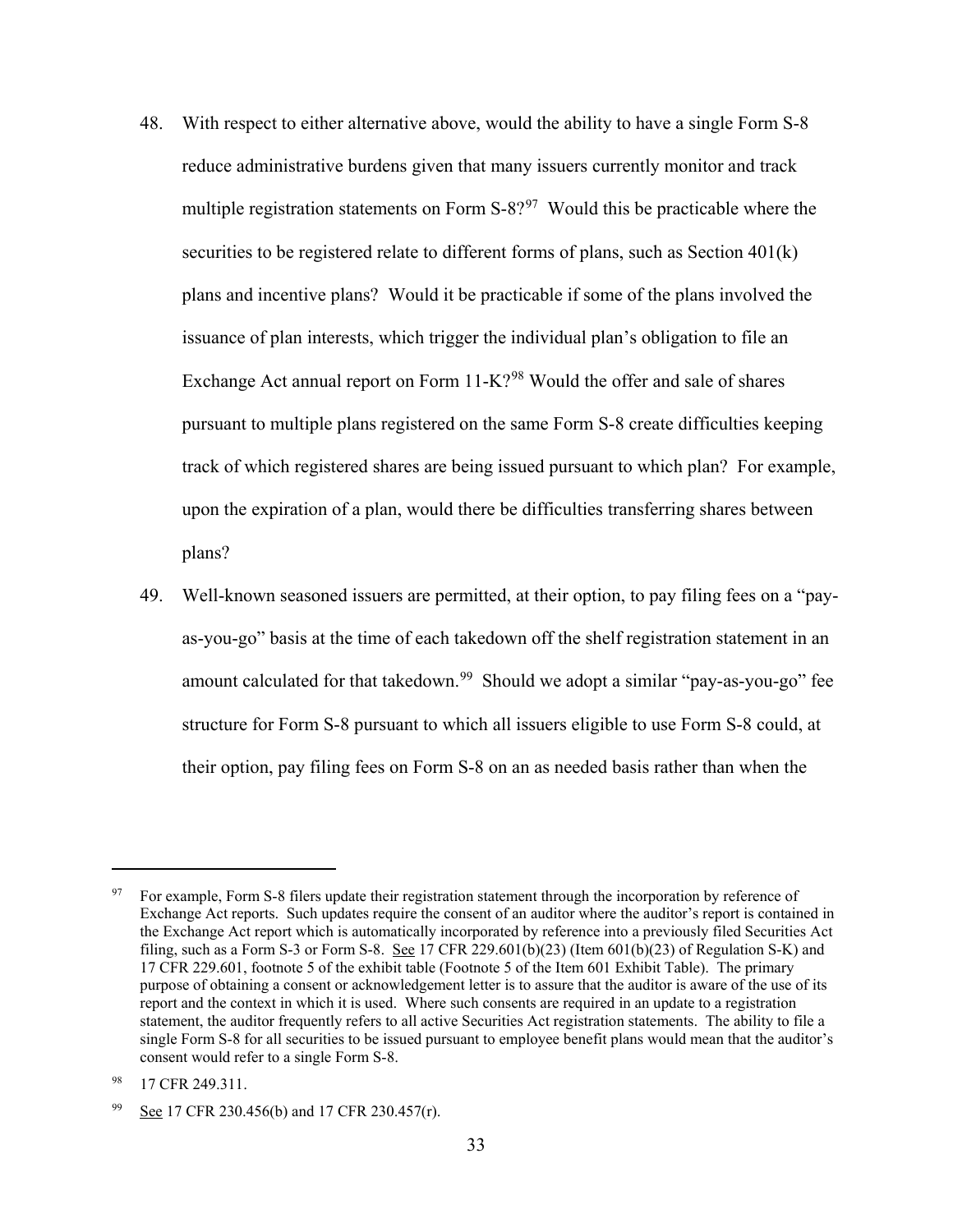form is originally filed? What, if any, variations from the pay-as-you-go fee structure would be needed to adapt it to employee benefit plan registration statements?

- a. For well-known seasoned issuers using the pay-as-you-go fee structure, a cure is available that allows such issuers to pay required filing fees after the original payment due date if the issuer makes a good faith effort to pay the fee timely and then pays the fee within four business days of the original fee due date.<sup>100</sup> If we adopted a pay-as-you-go fee structure for Form S-8, should we adopt a similar cure provision? What, if any, variations from the cure provision for well-known seasoned issuers would be needed to adapt it to employee benefit plan registration statements?
- 50. Alternatively, should we require the payment of registration fees on a periodic basis with respect to the securities, the offer and sale of which were registered on Form S-8, during the prior period? How would such a system best be implemented? How could we structure such a system consistent with the requirements of Securities Act Section  $6(c)$ ?<sup>[101](#page-33-1)</sup>
- 51. Are there any other ways to reduce the administrative burdens associated with filing and updating Form S-8? If so, please explain.

## **D. Form S-8 Generally**

We also are soliciting comment more broadly on Form S-8 itself:

52. Does the current operation of Form S-8 present significant challenges to the use of employee benefit plans? If so, please explain how.

<span id="page-33-0"></span><sup>100</sup> 17 CFR 230.456(b)(1)(i).

<span id="page-33-1"></span><sup>101</sup> 15 U.S.C. 77f(c).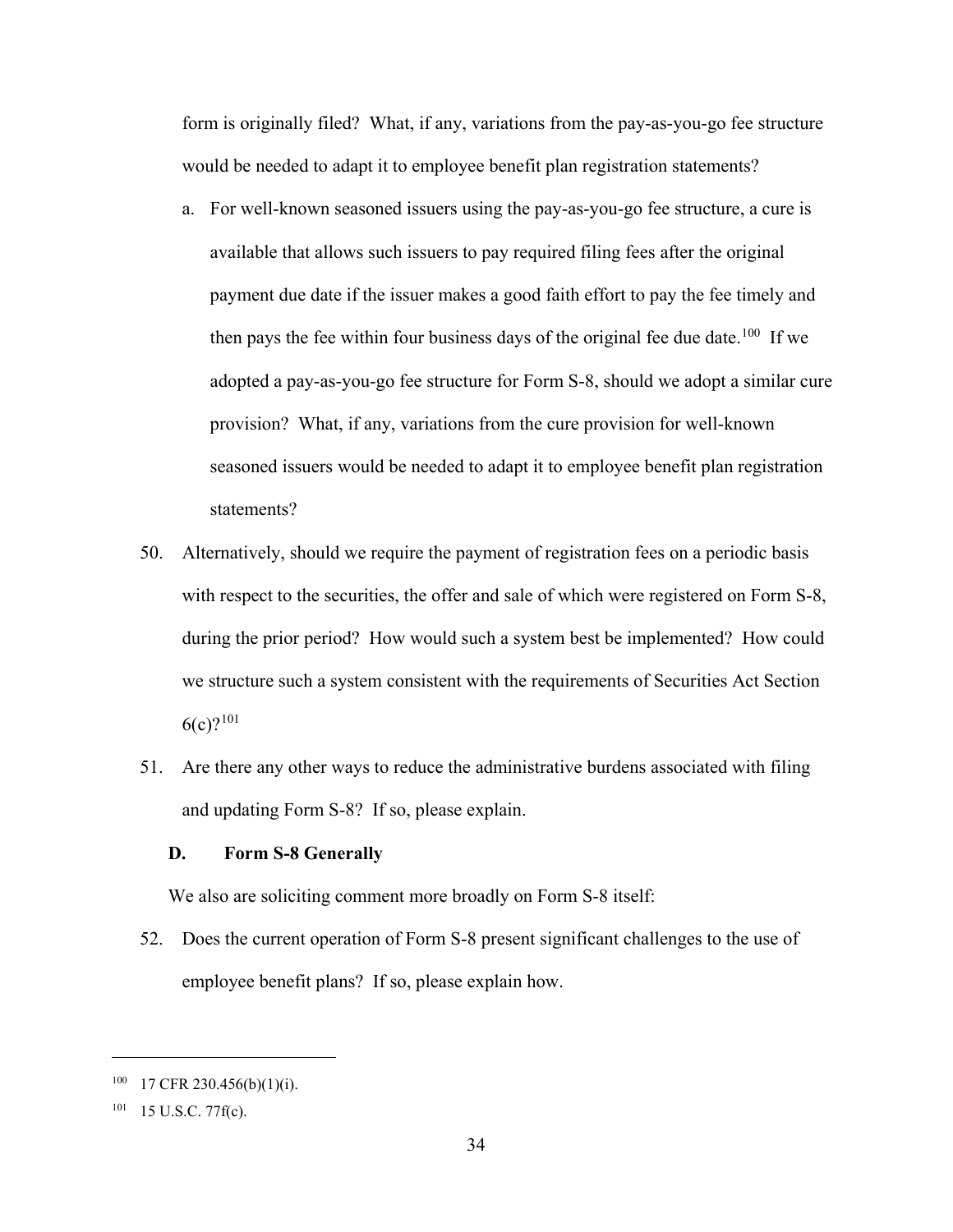- 53. It has been suggested that Form S-8 registration would no longer be necessary if the Commission were to extend the Rule 701 exemption to Exchange Act reporting companies.[102](#page-34-0) What would be the advantages and disadvantages of allowing Exchange Act reporting companies to use Rule 701 and, in turn, eliminating Form S-8? Would permitting Exchange Act reporting companies to use Rule 701 raise any investor protection concerns or be inconsistent with the purposes underlying Rule 701?
- 54. Form S-8 requires issuers to remain current in their Exchange Act reports in order to be eligible to use the form, <sup>[103](#page-34-1)</sup> and Form S-8 disclosure relies upon incorporation by reference<sup>[104](#page-34-2)</sup> and delivery<sup>[105](#page-34-3)</sup> of these Exchange Act reports. Would the elimination of Form S-8 reduce an incentive for public companies to remain current in their Exchange Act reporting obligations? If we permit reporting companies to use Rule 701, should we require these companies to be current in their Exchange Act reports in order to rely on the exemption?
- 55. Since Exchange Act reports are automatically incorporated by reference into Form S-8, would the lack of a filed registration statement for employee benefit plans result in reduced scrutiny of Exchange Act filings by issuers and their representatives?<sup>106</sup> Would the potential lack of Securities Act Section  $11^{107}$  $11^{107}$  $11^{107}$  and Section  $12(a)(2)^{108}$  $12(a)(2)^{108}$  $12(a)(2)^{108}$  liability

<span id="page-34-0"></span><sup>102</sup> Keith F. Higgins, Is It Time to Retire Form S-8?, INSIGHTS: CORPORATE AND SECURITIES LAW ADVISOR, September 2017 at 16.<br><sup>103</sup> Item 3 of Form S-8.

<span id="page-34-1"></span>

<span id="page-34-2"></span><sup>104</sup> Item 3 of Form S-8.

<span id="page-34-3"></span> $105$  Rule 428(b)(2).

<span id="page-34-4"></span><sup>106</sup> Part II, Item 3 to Form S-8.

<span id="page-34-5"></span><sup>107</sup> 15 U.S.C. 77k.

<span id="page-34-6"></span> $108$  15 U.S.C. 77 $\underline{1}(a)(2)$ .